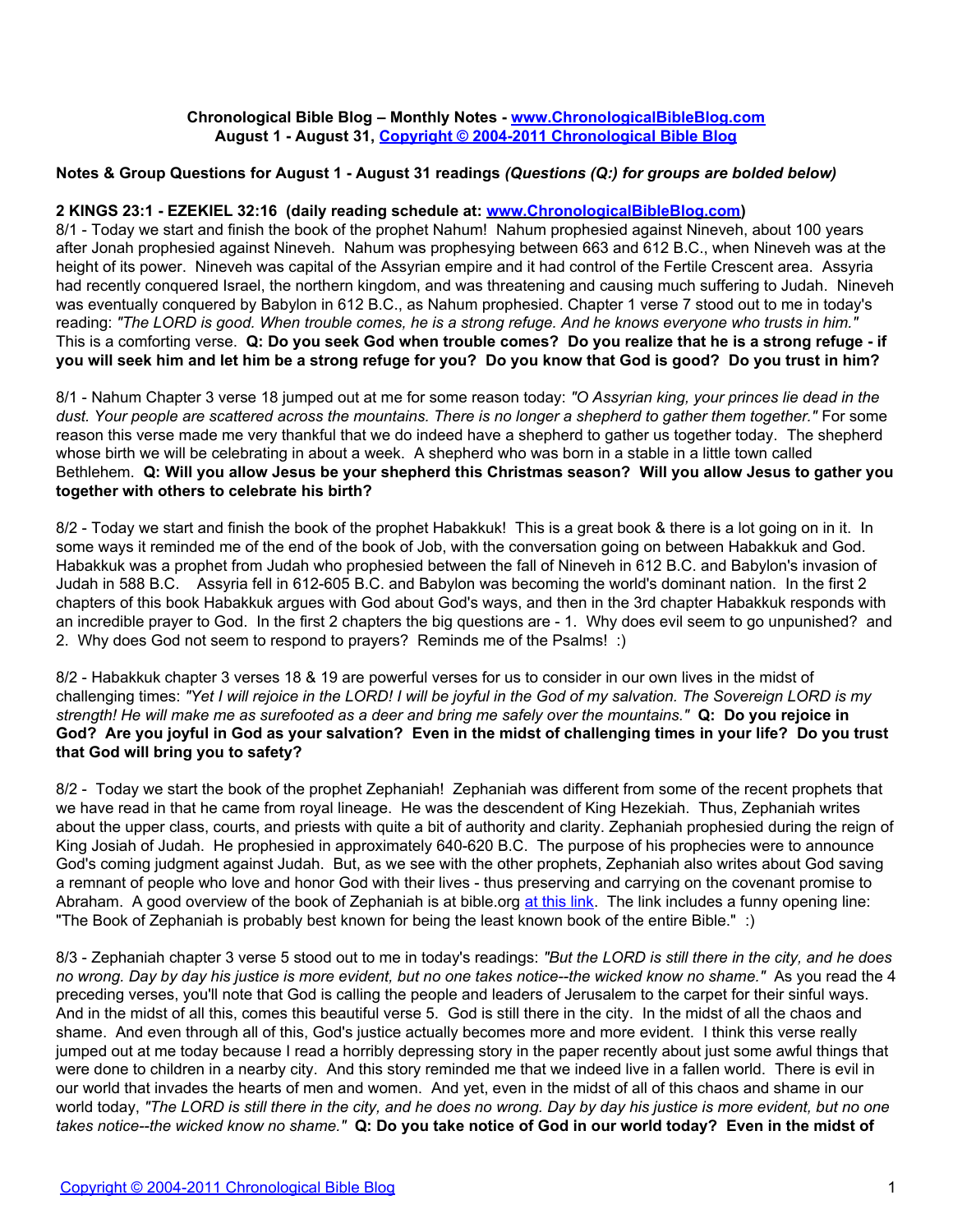**everything else going on that may attempt to distract you from God? Is God's justice (and love and compassion and mercy and call to holiness) becoming more and more evident to you each day of your life? This very evening, do you believe that God is still there in the city? Will you take notice?**

8/3 - Chapter 3 verses 11 & 12 also stood out to me in today's readings: *"I will remove all the proud and arrogant people from among you. There will be no pride on my holy mountain. Those who are left will be the lowly and the humble, for it is they who trust in the name of the LORD."* We of course continue to see the sin of pride coming up over and over again in the Old Testament. Here God reminds us that pride and arrogance are not attributes of those who love him. It is indeed the lowly and the humble that better reflect the attributes of those who love and trust God. **Q: Is pride something that you struggle with? Do you realize that pride can be a hindrance to a fully loving and obedient relationship with God? Will you lay down your pride and seek humility? Will you seek to place your trust in God rather than your own abilities? When was the last time you bowed low before God?**

8/3 - Jeremiah chapter 48 is not a very happy chapter... at first glance it's tough to figure out what is going on in this chapter. Why is God so angry at Moab? I think verses 28 - 30 let us in on why: *"You people of Moab, flee from your cities and towns! Live in the caves like doves that nest in the clefts of the rocks. We have heard of the pride of Moab, for it is very great. We know of her loftiness, her arrogance, and her haughty heart. I know about her insolence," says the LORD, "but her boasts are false; they accomplish nothing."* It sounds like pride and boasting was a major factor here obviously. Along with idol worship as we see in verse 13: *"At last Moab will be ashamed of her idol Chemosh, as Israel was ashamed of her gold calf at Bethel."* I do think we see sadness from God in this judgment upon Moab in verse 31: *"Yes, I wail for Moab; my heart is broken for the men of Kir-hareseth."* And ultimate redemption comes in the last verse, 47, of this chapter: *"But in the latter days I will restore the fortunes of Moab," says the LORD." Q:* **This chapter may give us the opportunity to pause and reflect on if there are areas in our life where we are boasting? Boasting in prideful ways? Are we arrogant, lofty, displaying a haughty heart toward others?**

8/4 - Verses that stood out at me today included Jeremiah 22:15-16 - *"But a beautiful palace does not make a great king! Why did your father, Josiah, reign so long? Because he was just and right in all his dealings. That is why God blessed him. He made sure that justice and help were given to the poor and needy, and everything went well for him. Isn't that what it means to know me?"* "Isn't that what it means to know me?" Justice and help were given to the poor and needy, and everything went well for him! **Q: Is that what it means to know God? Do you know God in this way?**

8/4 - Today in Jeremiah 26 we are reminded again how tough it is to be a prophet - the people of Judah want to kill him! It is an interesting series of events with the courts and priests. It reminds me of some ways of Jesus and his last hours. Except that Jeremiah of course gets reprieved. However, at the end of the chapter we hear about the prophet Uriah and he was not so fortunate. He was chased into Egypt (interesting escape into Egypt parallel w/ Christ's early life), captured and killed. **Q: The lesson for us in this chapter 26 may be this - when we are confronted with a call to repent from sins, do we? Or do we rage back and accuse the accuser of sins? Do we repent or do we deny? Do we return to the Lord?**

8/4-5 - Jeremiah Chapter 25 is the bit of a tough read at first. I would certainly like to study more of the theology on the "cup of the Lord's anger." The best I can tell is that the land was so full of sin & rejection of God, that the cup of anger and the coming judgment was the only option for God. My thought is that God showed graciousness time and time and time again - and was ignored, and things got worse. So, keep in mind that God didn't just go ballistic here in Chapter 25 - it was a long time coming and I think a lot of grace & mercy & compassion was shown for a long time - but eventually this had to happen. Actually, this does remind me of a sermon I heard actually last year. The pastor was preaching from the "feast of the wedding banquet" in Matthew where a king (God) invites his townsfolk to attend the wedding feast for his son (Jesus). But people refuse the invitation - saying they have to work / they are too busy, etc. The 2nd time the king extends the invitation, the people even beat up his servants! Well, the pastor's point in preaching was that God does continue to show us grace and pursue us, but at some point we have to accept the invitation from God! We have to accept the invitation of faith in his son Jesus. We have to accept the invitation to repent of our sins. We have to accept the invitation... While God will extend his grace and the invitation time and time and time again - he won't do so forever for us if we keep rejecting him. Israel, leading up to chapter 25, did not accept the invitation from God to repent. **Q: In your life today, are you accepting the invitation from God to repent through faith in his son Jesus? Do you believe that you have been invited? Have you accepted the invitation?**

8/6 - I read Jeremiah chapter 19 today and am reminded again of how tough it can be to be a prophet! Wow. **Can you**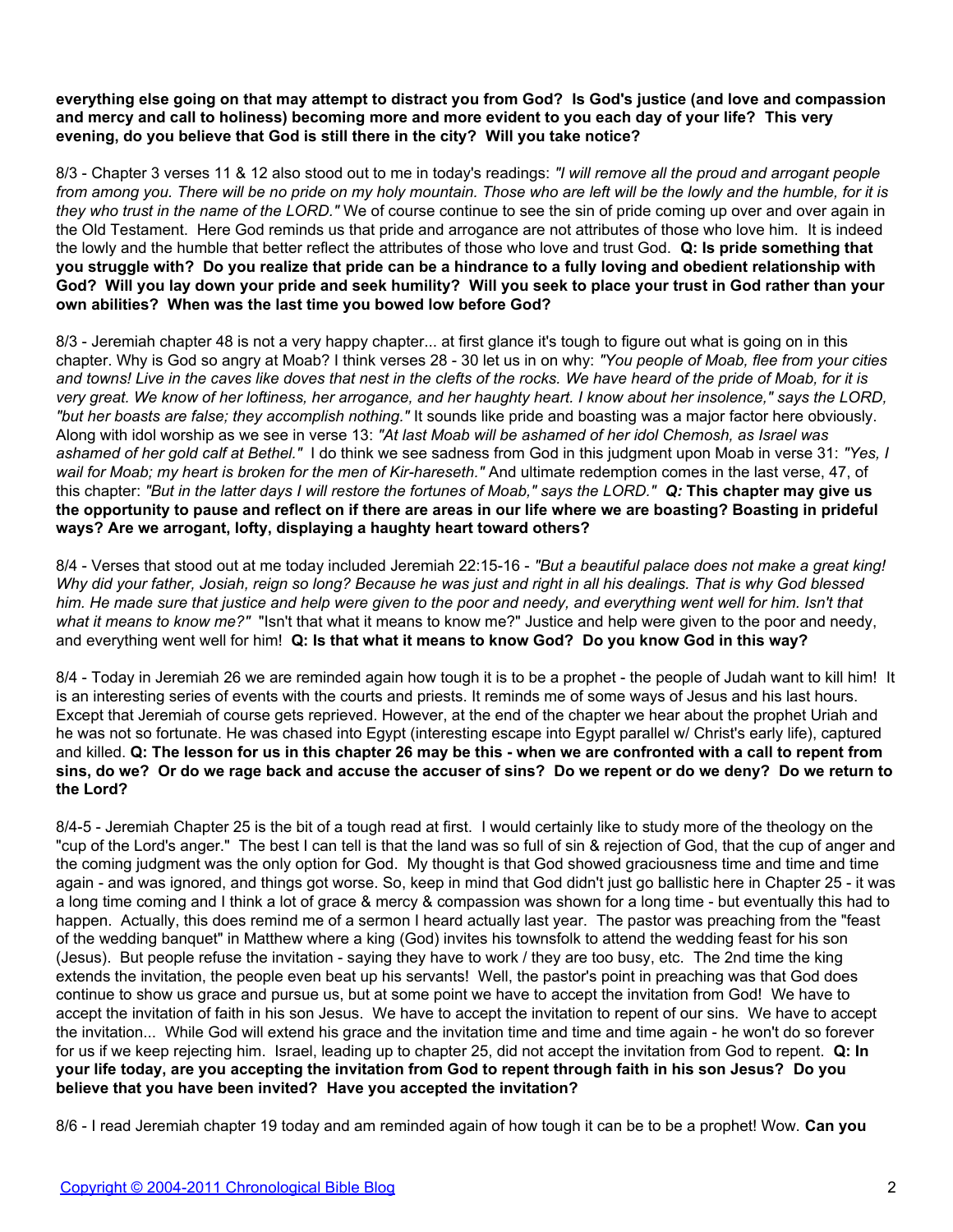**imagine receiving these words from God to deliver to a nation?** It's tough duty - getting to the point of Jeremiah being whipped and put in stocks in chapter 20, verse 2. Jeremiah does get to complaining about his lifestyle as a prophet in chapter 20:7-18. In verse 9 he bursts out with: *"And I can't stop! If I say I'll never mention the Lord or speak in his name, his word burns in my heart like a fire. It's like a fire in my bones!"* I really like this! "His word burns in my heart like a fire"! **Q: Does God's word burn in your heart like a fire?? Should it? Could it? Will you let it?**

8/6 - Today we start the book of Daniel, which is an incredible book! The book of Daniel takes place in approximately 605 B.C. during the first captivity of Jerusalem by King Nebuchadnezzar of Babylon. Daniel is exiled to Babylon to Jerusalem in 605 B.C. - whereas Ezekiel, the prophet of the previous book, was exiled in 597 B.C. It is generally believed that Daniel himself wrote this entire book. Though some say that Daniel couldn't have written this book because his prophecies in the this book are spot-on. Thus, some think someone else must have written the book in retrospect. Let's forge ahead with the belief that Daniel indeed wrote this book. I do believe that God can indeed prophesy events through prophets like Daniel before they actually happen...

# **~ Daniel ~**

Author: Daniel

Date: Sixth century B.C.

Content: Daniel was carried off into captivity in Babylon as a young boy where, although he was a captive, he received an education and ultimately rose to a high position in Babylonian, and later, Persian government. Because of his trust in God he was subjected to barbarous persecution, at one point being thrown to the lions. Three of his compatriots were thrown into a furnace, but they too survived by the power of God. The book deals with many historical events of Daniel's day, but it also contains prophecies concerning the future. Daniel saw the great world empires that were to come, but saw more than just that. He also saw the power of God and the Messiah, Jesus, who was to come and undo the evil of this world, ultimately to establish a kingdom of righteousness that would never fade away.

Theme: Daniel's major theme is the sovereignty of God. God rules over the affairs of men, directing the course of history toward his own ends, working in and through the acts of men. The kingdoms of men rise and fall but God remains forever. God's will remains forever as well, and it is God's determination to bring salvation to men by the Messiah whom he will send. Ultimately evil will be overcome and good will triumph because God has willed it so. *(Above commentary is from Tyndale Publishers "The One Year Bible Companion" pp. 14-15)*

8/6 - Daniel chapter 1 verse 7 is worth diving into to show how Nebuchadnezzar was trying to change the religious alliances of these 4 young men from Jerusalem - *"The chief official renamed them with these Babylonian names: Daniel was called Belteshazzar. Hananiah was called Shadrach. Mishael was called Meshach. Azariah was called Abednego."* Daniel's name in Hebrew means "God is my Judge" - his new name Belteshazzar meant "Bel, protect his life!" Bel, or Marduk was the main Babylonian god. (you can see where Nebuchadnezzar was going with this...) Hananaih's name in Hebrew is "the Lord shows grace" and Shadrach means "under the command of Aku" - the moon god.... Mishael's name in Hebrew is "who is like God?" and his new name Meshach is "who is like Aku?" And finally Azariah's name in Hebrew is "the Lord helps" and his new name Abednego is "servant of Nego/Nebo" - the god of learning and writing. **Q: Do you think that someone's name can be reflective of who they are? Are names important?**

8/6 - Verse 8 is worth exploring - *"But Daniel made up his mind not to defile himself by eating the food and wine given to them by the king."* Why do you think this was? Was Daniel just being picky? Snooty? Well, that was kind of my first thought. Further study shows that the food the Babylonians were going to feed Daniel and the 3 others were sacrificed to idols. Which is not a good thing in the Law... And furthermore, the wine was poured out on pagan altars. Again, not good. So, Daniel is making a very wise move here. **Q: Will we do things like this in our own lives? Things that appear to be "harmless" on the surface, will we refuse, if we know they will actually be damaging to us or our relationship with God? Even if our peers are pressuring us? Will we not defile ourselves?**

8/7 - Daniel chapter 2 verse 20 has a great start to a prayer from Daniel to God - *""Praise the name of God forever and ever, for he alone has all wisdom and power."* Check out the remainder of the verses in this chapter - this prayer. This praise. **Q: Do we pray to God in this manner? Do we open up our prayers with praise for God? Do we acknowledge that only God has all wisdom and power? Can we learn something from Daniel's prayer?**

8/7 - Today in Daniel chapter 2 we see Daniel conducting his affairs with Nebuchadnezzar with wonderful humility! In verses 27 & 28 Daniel says: *"There are no wise men, enchanters, magicians, or fortune-tellers who can tell the king such things. But there is a God in heaven who reveals secrets, and he has shown King Nebuchadnezzar what will happen in the future."* Here we see that Daniel is giving God the glory for the dream about to be revealed. Daniel was taking no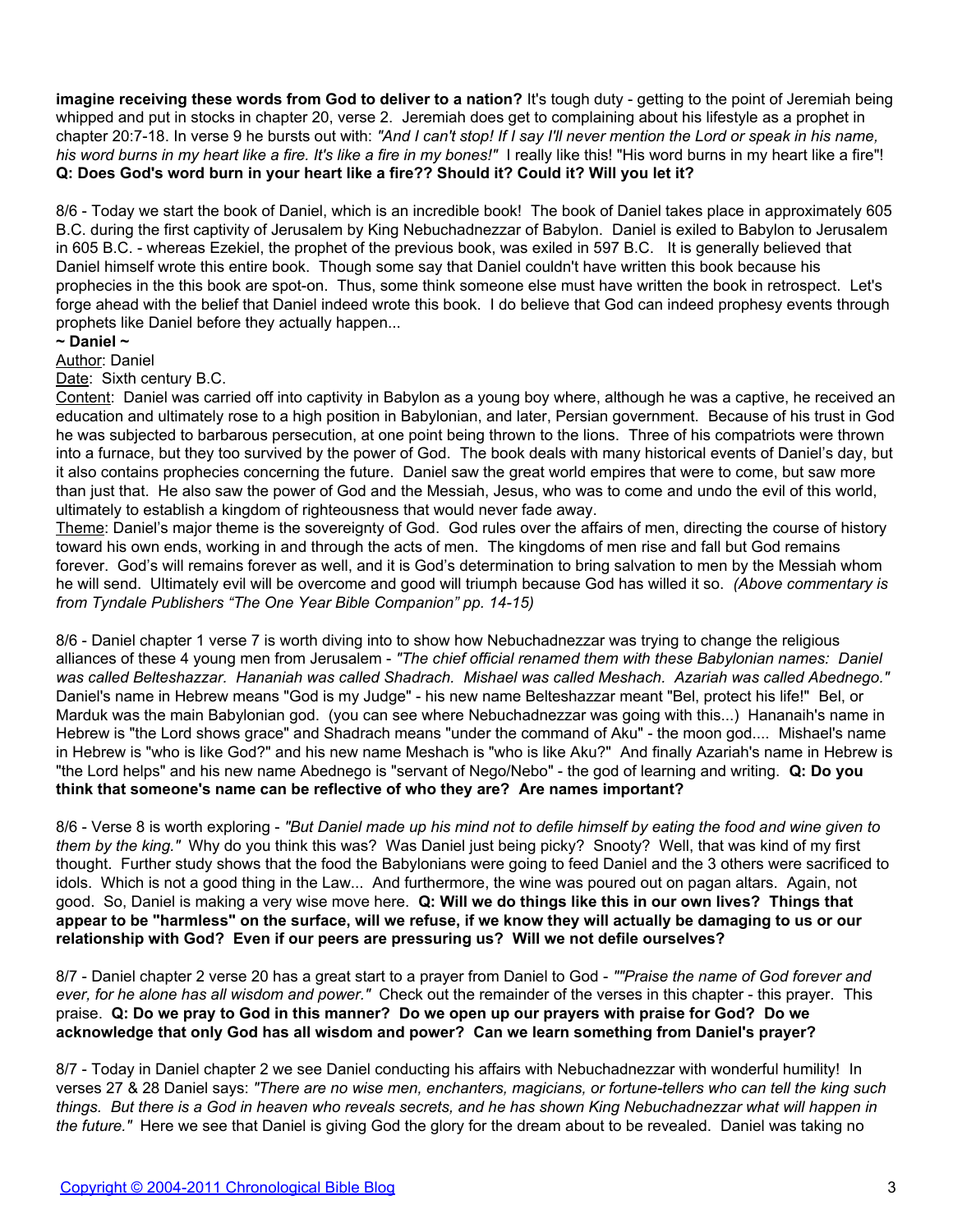## credit for this. **Q: Today, do you regularly give God the glory in your life? Or do you try to take the credit yourself?**

8/7 - The dream interpreted by Daniel is summed up in verses 44 & 45: *"During the reigns of those kings, the God of heaven will set up a kingdom that will never be destroyed; no one will ever conquer it. It will shatter all these kingdoms into nothingness, but it will stand forever. That is the meaning of the rock cut from the mountain by supernatural means, crushing to dust the statue of iron, bronze, clay, silver, and gold."* The dream & interpretation are prophesying the kingdom of Babylon (gold), followed by the Medo-Persian Kingdom (silver), then Greek kingdom (bronze), then the Roman empire with a mix of iron & clay - representing strong and weak states within the Roman empire. These are all B.C. kingdoms, taking us up to the time of Jesus the Messiah, when the rock cut from the mountain comes and becomes the everlasting Kingdom of God. Nebuchadnezzar is impressed with the dream interpretation and says to Daniel in verse 47: *"Truly, your God is the God of gods, the Lord over kings, a revealer of mysteries, for you have been able to reveal this secret."* **Q: Think Nebuchadnezzar is sincere about this? Or, think he will be the next day?** Look how quickly he changes his mind in Chapter 3...

8/7 - In chapter 3 we read the incredible story of Shadrach, Meshach and Abednego. In verses 16-18 we read: *"Shadrach, Meshach and Abednego replied to the king, "O Nebuchadnezzar, we do not need to defend ourselves before you in this matter. If we are thrown into the blazing furnace, the God we serve is able to save us from it, and he will rescue us from your hand, O king. But even if he does not, we want you to know, O king, that we will not serve your gods or worship the image of gold you have set up."* Focus on the words in verse 18 – "But even if he does not". **Q: Do you have the faith of these three men in God? Even if God does not show up in your life as you hope he might, will you still have faith? Will you not serve other gods or worship false idols? Back to verse 16 - Do you realize that you do not have to defend your faith to others? Do you believe that God can rescue you from the direst of situations? Even a fiery furnace?**

8/7 - In verse 28 we hear Nebuchadnezzar giving praise to God again - similar to chapter 2 verse 47 above: *"Praise to the God of Shadrach, Meshach, and Abednego! He sent his angel to rescue his servants who trusted in him. They defied the king's command and were willing to die rather than serve or worship any god except their own God."* **Q: Are we willing to die rather than serve or worship any other "god"?** (big question I realize... but a fair one. This is happening to Christians around the world today. Please remember to pray for the persecuted church around the world.)

8/8 - Jeremiah chapter 9 verses 23 & 24 definitely stood out to me today: *"This is what the LORD says: "Let not the wise man gloat in his wisdom, or the mighty man in his might, or the rich man in his riches. Let them boast in this alone: that they truly know me and understand that I am the LORD who is just and righteous, whose love is unfailing, and that I delight in these things. I, the LORD, have spoken!"* **Q: Think God is serious when he follows something he says with "I, the LORD, have spoken!"? Do we ever gloat in our wisdom? Gloat in our might? Gloat in our riches? Instead, have you ever boasted that you truly know God and understand that God is just and righteous? Do you believe that God's love is unfailing?**

8/8 - Jeremiah chapter 10 today is a powerful look at "idols." Back in Jeremiah's days we're talking about little chiseled "gods" made out of wood & stone. But today? **Q: What are our idols? Perhaps our money, our jobs, our status, our relationships, our technology :), our lust - or perhaps even ourselves?** Jeremiah 10:10 reminds us: *"But the Lord is the true God; he is the living God, the eternal King."* All of our idols are not True, though we often hope they will be. Our idols will deliver us nothing. God and His Son will deliver life to the fullest!

8/8 - Jeremiah's Prayer is 10:23-24 is such a beautiful prayer : *"I know, O Lord , that a man's life is not his own; it is not for man to direct his steps. Correct me, Lord , but only with justicenot in your anger, lest you reduce me to nothing."*

I like that Jeremiah says in this prayer, "Correct me, Lord". He knows there is correction to be made in his life - even a prophet of God knew his need of correction! This is a nice example of humility to say the least. **Q: How often do you pray to God "correct me"? Why might this be a good prayer? Do you need God to correct you? Will you allow God to direct your steps?**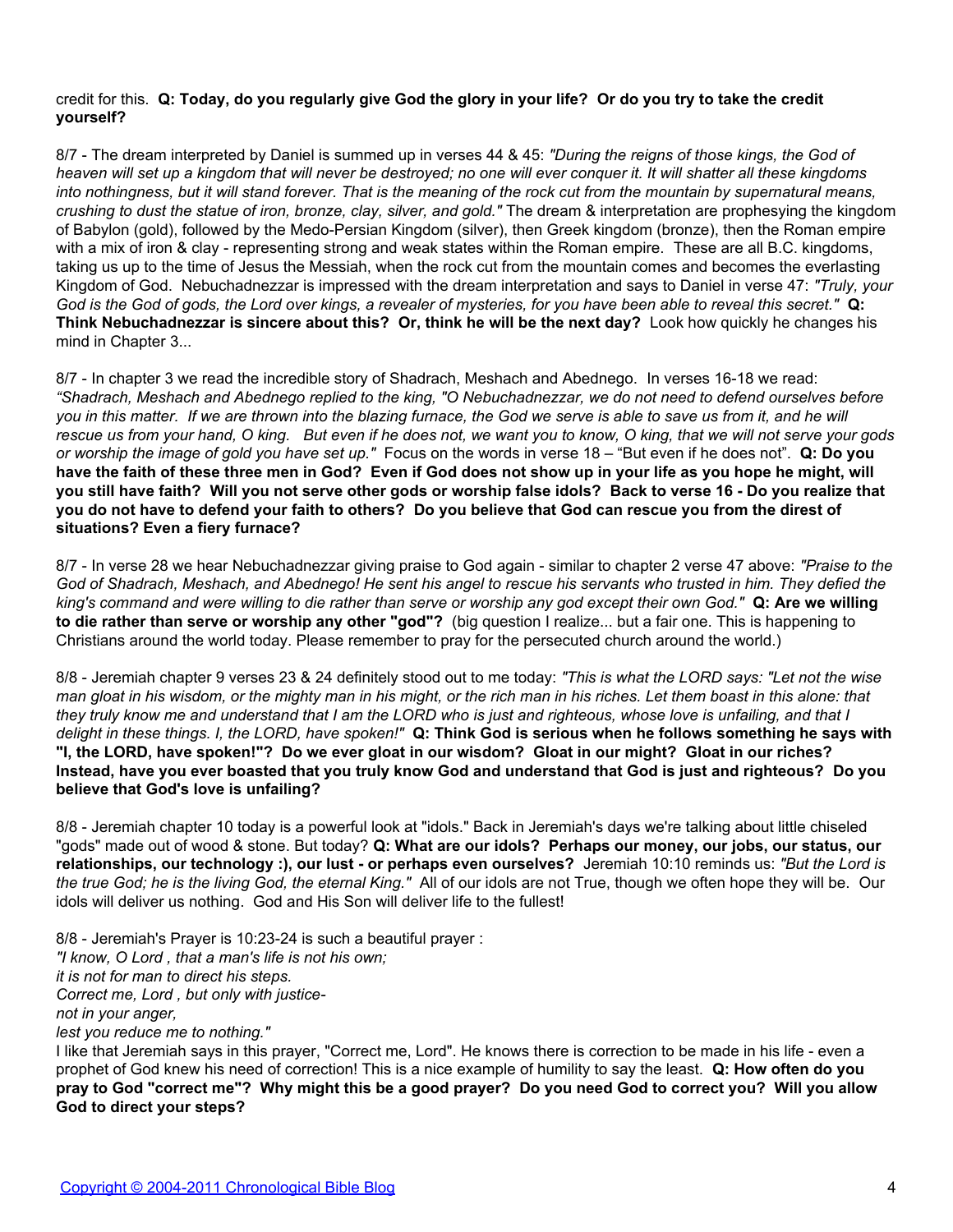8/9 - Today's readings are a bit unique in that the Jeremiah chapters relate to Psalm 79! Psalm 79 is about the postdestruction of Jerusalem by Nebuchadnezzar et. al. It's interesting to see pre- & post- destruction. The Jeremiah readings today may seem to you a bit tough to read. It is certainly sad to read about the coming destruction. As I read through these chapters I think about Jeremiah and how tough it must have been on him to know what was coming. In fact, Jeremiah gives a passionate prayer for the people of Jerusalem in today's readings in chapter 14 verses 7 through 9. The question that I think sometimes can come up for some as they read chapters like this in the Old Testament is: "Is this the same God we read about in the New Testament?" And I of course believe that absolutely yes this is the same God! The life of Jesus on Earth was obviously in between the time of Jeremiah and the time of you and me today. Jesus' life, ministry, suffering, death on the cross, and His resurrection saved us from our sins - and this graceful life of Jesus' had obviously not taken place in Jeremiah's time. However, I do also believe that God is very graceful throughout history including all of the Old Testament. Keep in mind that God is often saying in these chapters in Jeremiah: "come back to me", "repent", "abandon your idols" - and no one listens. God was giving chance after chance after chance of repentance... **Q: What about you in your life today? Is God saying to you in any way to "come back to me", "repent", "abandon your idols"? And are you listening? Will you repent? Will you return to the Lord?**

8/9 - We have powerful readings in Jeremiah today! I love the exchanges between God and Jeremiah. Today in Jeremiah 15:16, we read these words of Jeremiah's to God: *"When your words came, I ate them; they were my joy and my heart's delight, for I bear your name, O Lord God Almighty."* **Q: What does this verse mean to you? Can you eat God's words? Can they feed you? Spiritually? Are you being fed by God's Word through the One Year Bible daily readings? Are God's words your joy and your heart's delight? Are you making it a practice to memorize scripture? Would this practice help you in making God's words your joy and heart's delight? What does it mean to bear God's name? Is God's name written on your heart? How else are you being fed by God, in addition to his Word? Are you being fed by attending and investing in a church each week? Do you think that church, the bride of Christ, can spiritually feed you? Is there any reason to refuse this spiritual food?**

8/10 - There are a lot of great verses in Jeremiah's readings today! Jeremiah 17:5 stands out: *"Cursed are those who put their trust in mere humans and turn their hearts away from the Lord."* I think oftentimes we put more trust in others than the Lord - our spouses, our pastors, our friends, our family, and even ourselves. The risk here is that people are human and are not perfect. They will eventually disappoint at some point. God is the only perfect option to place our ultimate trust in. I do think we can still "trust" others to a degree - marriage of course being a prime example of this trust in another human. But, marriage will really only ultimately work if God is the "third cord" in the marriage (see [Ecclesiastes 4:12\)](http://www.biblegateway.com/passage/?search=Ecclesiastes%204:12). Overall, this verse wisely cautions that our highest level of trust should be reserved for God! Who will not fail us. Ever. **Q: Who do you trust these days the most? Do you trust God above anything or anyone else? Do you trust God more than you trust yourself?**

8/10 - Jeremiah 17:7-8 has some great imagery! *""But blessed are those who trust in the Lord and have made the Lord their hope and confidence. They are like trees planted along a riverbank, with roots that reach deep into the water. Such trees are not bothered by the heat or worried by long months of drought. Their leaves stay green, and they go right on producing delicious fruit."* These verses remind me a lot of [Psalm 1, verses 1 through 3](http://www.biblegateway.com/passage/?search=psalm%201). **Q: Is God your hope and confidence? If so, do you feel like a tree planted along a riverbank with roots that reach deep into the water? How deep are your roots in God's living water these days?**

8/10 - Jeremiah 17:19-27 are some powerful verses on the Sabbath! I talk a lot with my friends about taking Sabbaths. I am really bad at it... and I know I need it. And I know my friends need it too. I'll have to remember verse 27 next time I'm having the Sabbath discussions with my friends... :) "`But if you do not listen to me and refuse to keep the Sabbath holy, and if on the Sabbath day you bring loads of merchandise through the gates of Jerusalem just as on other days, then I will *set fire to these gates. The fire will spread to the palaces, and no one will be able to put out the roaring flames.'"* **Q: How are you doing on taking a Sabbath each week? What would your response be to a modern day Jeremiah standing at the gate and telling you to keep one day a week as a holy day unto the Lord?**

8/10 - Jeremiah chapter 35 today is a fantastic example of obedience from the Recabites! Interestingly, the Recabites are being obedient to a human's word... This stands in stark contrast to the Israelites disobedience to God's Word... Q: **Do we do this sometimes in our lives? Obey human words and disobey God's Word?**

8/11 - Chapter 49 does not bring good tidings to the Ammonites or Edomites. Verse 16 again gives us a good look into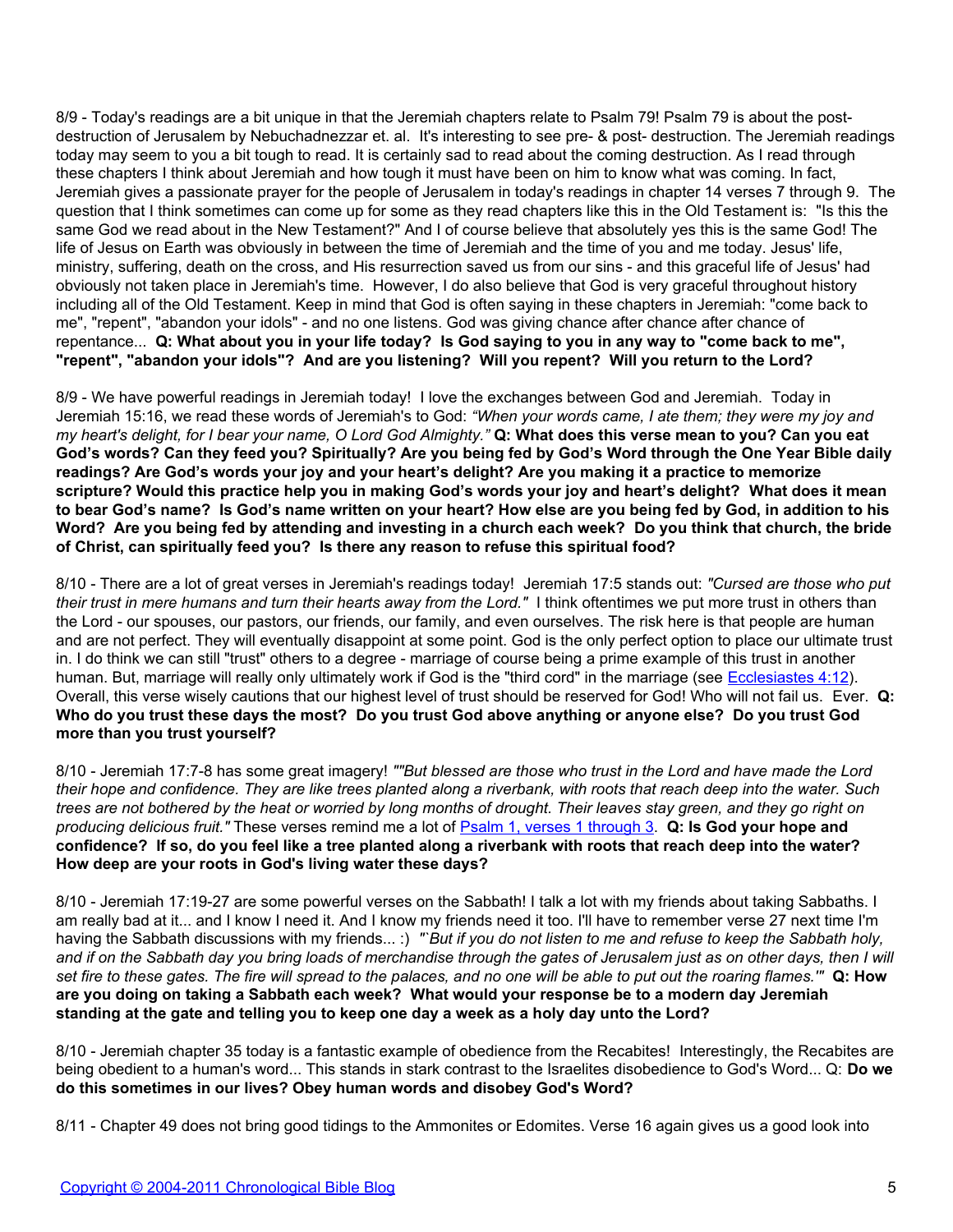why this judgment is coming upon Edom: *"You are proud that you inspire fear in others. And you are proud because you live in a rock fortress and hide high in the mountains. But don't fool yourselves!"* Pride. Again. Pride. **Q: Think Pride is something that has been a temptation of humans since the Fall? Think this temptation continues today?**

8/11 - Today in Jeremiah we read about one of the last Old Testament era kings to sit on the throne of David in Judah! This was King Jehoiachin and God makes it clear that this is one of Judah's last Davidic kings (with Zedekiah being governor/king of Judah briefly subsequently) in chapter 22 verse 30: *"This is what the Lord says: 'Let the record show that this man Jehoiachin was childless. He is a failure, for none of his children will succeed him on the throne of David to rule over Judah.'"* Immediately after reading about this king of Judah, Jeremiah 23:1-8 gives us a great Messianic foreshadowing of Jesus, the true and eternal Davidic king! Verses 5 & 6: *"For the time is coming," says the Lord, "when I will place a righteous Branch on King David's throne. He will be a King who rules with wisdom. He will do what is just and right throughout the land. And this is his name: `The Lord Is Our Righteousness.' In that day Judah will be saved, and Israel will live in safety."* Great stuff! A righteous branch on King David's throne.... rules with wisdom... will do what is just and right throughout the land... **Q: Think this is Jesus??**

8/11 - Jeremiah 23 continues on from yesterday's readings with the problems of false prophets. Verses 21 & 22 really stood out to today: *"I have not sent these prophets, yet they claim to speak for me. I have given them no message, yet they prophesy. If they had listened to me, they would have spoken my words and turned my people from their evil ways."* I think the key word in these verses above is "listen". The false prophets' problems all started because they were not listening to God. **Q: How well do we listen to God today? Think we should slow down our lives a bit and create some time and space to listen? When we pray - are we speaking or listening more?** Let us have ears to listen! Verse 29 is a great one! *"Does not my word burn like fire?" asks the Lord. "Is it not like a mighty hammer that smashes rock to pieces?"* **In your life today does God's Word burn like fire? In your life today is God's Word like a mighty hammer that smashes rock to pieces?**

8/12 - Jeremiah 29:8-9 today tells us: *"The Lord Almighty, the God of Israel, says, "Do not let the prophets and mediums who are there in Babylon trick you. Do not listen to their dreams because they prophesy lies in my name. I have not sent them," says the Lord."* My thought on these verses is that often times I think that we too are tricked by lies that the world is often selling us. "Money, Power, Status, Sex-Appeal, etc. etc. are things to be strived for above all else" are the type of things that I think we often hear. But, are these True? Or are they tricks - are they lies? Will you find emptiness or happiness in what the world is selling you? Where can you find True happiness and peace? I think these questions are answered for us today in verses 11-13: *"For I know the plans I have for you," says the Lord. "They are plans for good and not for disaster, to give you a future and a hope. In those days when you pray, I will listen. If you look for me in earnest, you will find me when you seek me."* **Q: Are you looking for God in earnest? If you've found God, are you following Him alone and not the tricksters of this world? Do you believe that God has a beautiful plan for you and your life? A plan much better than any plan you could dream up on your own?**

8/12-13 - Wow. Jeremiah 30 & 31 are the most hopeful we've read yet in the book of Jeremiah! These chapters give so much joy to my heart to read them, as the promises of deliverance and hope of restoration are given by God! In Jeremiah chapter 31 verses 15 through 17 today we read - *"This is what the LORD says: "A cry of anguish is heard in Ramah- mourning and weeping unrestrained. Rachel weeps for her children, refusing to be comforted--for her children are dead." But now the LORD says, "Do not weep any longer, for I will reward you. Your children will come back to you from the distant land of the enemy. There is hope for your future," says the LORD. "Your children will come again to their own land."* **Q: Did you notice verse 15 above is also in the New Testament?** It is quoted in Matthew chapter 2 verse 18 based on Herod's orders to murder all of the male infants being a fulfillment of this verse. Here's verses 16 through 18 in Matthew chapter 2: *"When Herod realized that he had been outwitted by the Magi, he was furious, and he gave orders to kill all the boys in Bethlehem and its vicinity who were two years old and under, in accordance with the time he had learned from the Magi. Then what was said through the prophet Jeremiah was fulfilled: "A voice is heard in Ramah, weeping and great mourning, Rachel weeping for her children and refusing to be comforted, because they are no more."* **Q: Think these verses could be applied to abortions in our world today? Do you you think God is weeping for His children?**

8/13 - Jeremiah 31:18 gives a great example of the true relationship we can have with God - *"I have heard Israel saying, `You disciplined me severely, but I deserved it. I was like a calf that needed to be trained for the yoke and plow. Turn me again to you and restore me, for you alone are the Lord my God."* Israel was finally beginning to repent and return to God. I know the word "discipline" can maybe be a tough one for us - we've probably all experienced some unjust discipline. I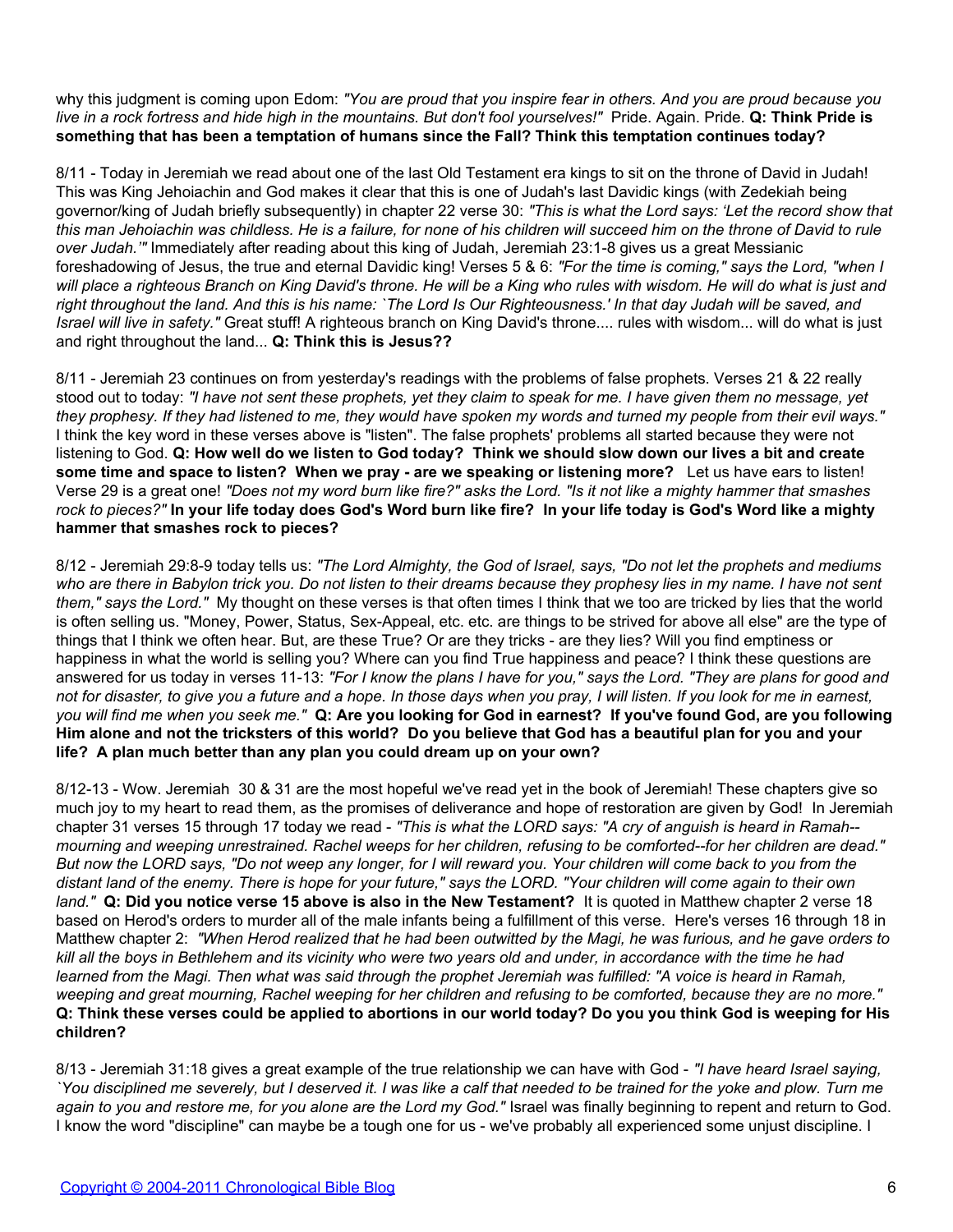pray that you can see that God's discipline for us is ultimately very loving - training us, turning us, restoring us. **Q: If you feel that God is disciplining you in your life right now, will you let him? So that he can train you, turn you, restore you?**

8/13 - I love the last verse in Jeremiah's readings today! 31:26 - *"At this, I woke up and looked around. My sleep had been very sweet."* Very sweet readings in Jeremiah today indeed! **Q: When is the last time you've had sweet sleep? Do you think sweet sleep is a gift from God?**

8/13 - Jeremiah chapter 31 today is encouraging reading! It seems we've rounded the corner from the coming destruction and captivity prophecies in the book of Jeremiah, and God is now speaking about rebuilding Jerusalem. We get a good Messianic foreshadowing today in verse 31: *""The day will come," says the Lord, "when I will make a new covenant with the people of Israel and Judah."* The new covenant is coming!

8/13 -Today in Jeremiah 31:33 we read: *"I will put my law in their minds and write it on their hearts."* This verse reminds me of the importance in memorizing scripture – not just reading scripture, but memorizing it and writing it upon our hearts. I have been amazed oftentimes how [Proverbs 3:5-6](http://www.biblegateway.com/passage/?search=Proverbs%203:5-6%20) comes to my mind and heart at some very needed and specific times. (if you can only memorize 2 scripture verses, please memorize these Proverbs verses) **Q: Do you memorize scripture? Do you not just memorize it, but internalize its teachings and meanings into your heart? Do you see the value in memorizing scripture and writing it upon your heart?**

8/13 - We have quite the readings in Jeremiah chapter 49 & 50 today! The prophecies have turned from Judah and Jerusalem and are now directed toward their neighbors and toward their captors, Babylon. Jeremiah 50 does not bode well for Babylon! It is interesting, in that King Nebuchadnezzar and Babylon have played a large role in sacking Jerusalem & Judah - to discipline them for their sins. And now the tide is coming back toward Babylon. Verse 28 really stood out to me today as a clear indication that destroying the Temple in Jerusalem was a really really bad idea for Babylon... *"Listen to the people who have escaped from Babylon, as they tell in Jerusalem how the Lord our God has taken vengeance against those who destroyed his Temple."* Chapter 50 does bode well for Israel & Judah - verses 4 & 5 tell us: *"Then the people of Israel and Judah will join together," says the LORD, "weeping and seeking the LORD their God. They will ask the way to Jerusalem and will start back home again. They will bind themselves to the LORD with an eternal covenant that will never again be broken."* **Q: How often do we weep and seek the Lord? Should we ever literally weep and seek God? Can we learn something about the power of weeping from the people of Israel and Judah on how we can bind ourselves to God with an eternal covenant that will never be broken?**

8/14 - Jeremiah Chapter 51 dives into Babylon's destruction! Lately we've been basically just looking at Babylon the city & empire and Nebuchadnezzar from the historical perspective - though, certainly seeing where and how God has been interacting with Babylon. I think it might be a good point here to consider the spiritual connotations of Babylon. A great place to begin this conversation is in [Revelation Chapters 17 & 18](http://www.biblegateway.com/passage/?search=revelation%2017;revelation%2018) where Babylon is discussed. I won't go into trying to interpret these two chapters of Revelation today... :) We have yet to get to Revelation later this year in the One Year Bible! But, these two chapters may give you some more insight into the spiritual meaning of the term Babylon. If you do want to read more about Babylon in context of these two Revelation chapters, check out [this link](http://www.bible.org/page.php?page_id=1770) for an interesting commentary. The other thing to note in this chapter is that earlier in Jeremiah we read about the coming destruction of Jerusalem - but always with the note of ultimate redemption. In this chapter with Babylon, and other chapters discussing Babylon, there is no redemption for Babylon. This city will not be restored... It is interesting in the middle of Jeremiah 51 we have a few verses of a hymn of praise to God - verses 15 through 19. Again, in verse 18, idols are mentioned and can be assumed as one of the prime reasons of Babylon's destruction: *"Idols are worthless; they are lies! The time is coming when they will all be destroyed."* **Q: Do you believe that idols are worthless? Are they lies? What are some of our modern day idols that are worthless and lies? Are you rejecting worshiping any and all of our modern day idols and focusing your worship and time and love toward God and Jesus?** Please, leave those worthless idols behind... and don't pick them up ever again!

8/15 - We read about some very interesting dynamics in Jeremiah chapters 37 & 38 today... Jeremiah goes from dungeon to prison to cistern to prison to being the king's confidant. Being a prophet is quite a life!! I continue to admire Jeremiah's boldness in speaking the truth in these chapters. 37:17 stood out: *"Later King Zedekiah secretly requested that Jeremiah come to the palace, where the king asked him, "Do you have any messages from the Lord?" "Yes, I do!" said Jeremiah. "You will be defeated by the king of Babylon."* Jeremiah goes right to the truth... no beating around the bush! And then 3 verses later he asks Zedekiah - *"Listen, my lord the king, I beg you. Don't send me back to the dungeon in the house of*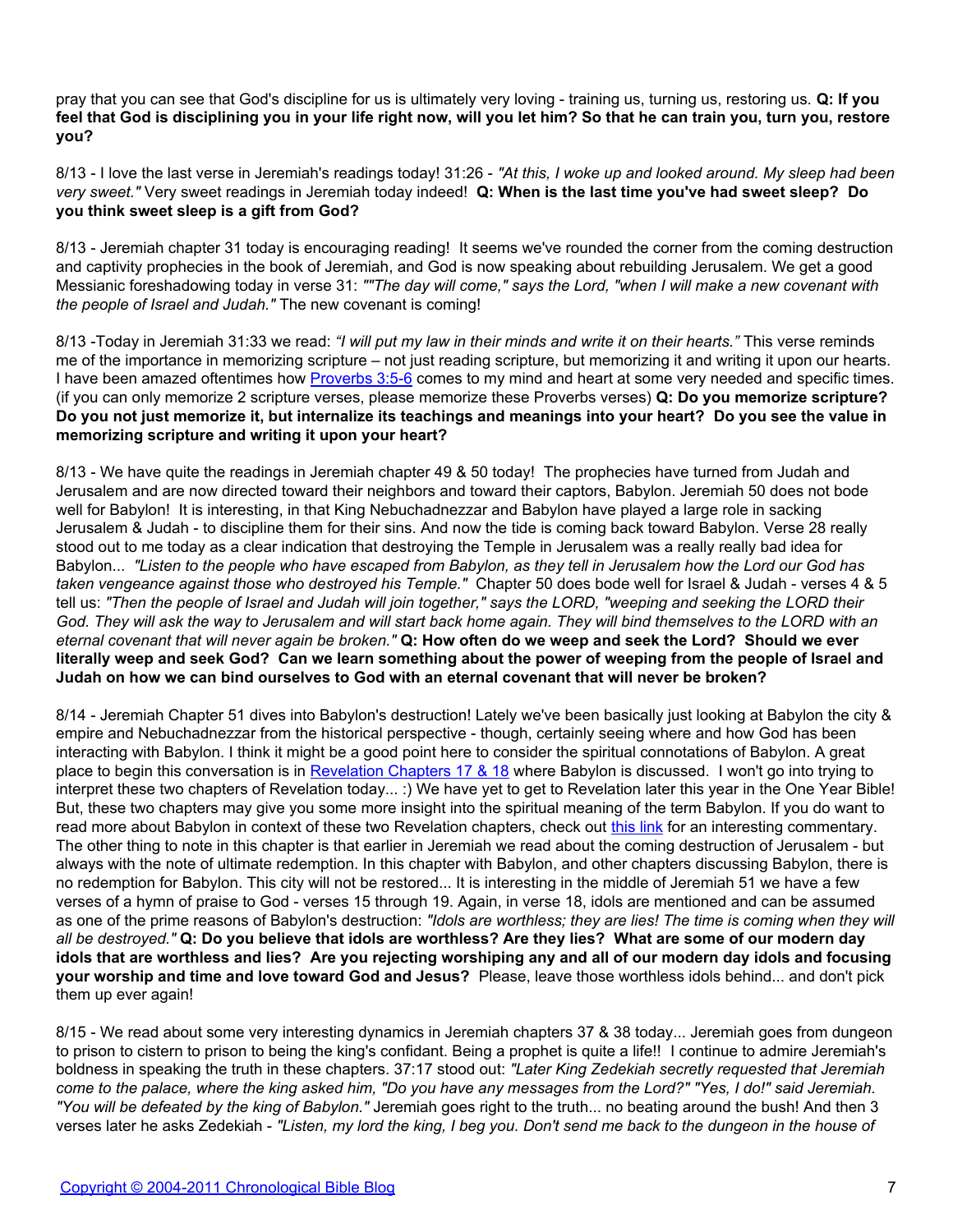*Jonathan the secretary, for I will die there."* He speaks a harsh truth to Zedekiah and then asks for a favor. I like that! **Q: Do we speak the truth in our lives? Even if we know we'll need to ask for a favor of someone later, will we still speak the truth? Or will we default to the un-truthful position of "hear no evil, speak no evil, see no evil...."**

8/15 - Today we begin the book of the prophet Ezekiel! Ezekiel is a prophet whose name means "God strengthens" which is clearly a good thing for those in the prophet business. We've recently wrapped up the book of Jeremiah and are well aware of the challenges facing a prophet. The interesting thing to note is that Jeremiah was prophesying in Judah, whereas Ezekiel was prophesying in Babylon to the exiles from Judah. These two were doing their work at about the same time, but in different geographies. Ezekiel gets his call to be a prophet in probably his 30th year of life - the age when most of the priestly line were called to be priests. Instead, Ezekiel was called to be a prophet - which, is probably a good thing because he is living in exile in Babylon - so wouldn't have been able to perform the priestly duties at the Temple in Jerusalem. Ezekiel's call comes in 593 B.C., which is 7 years prior to the fall of Jerusalem and the destruction of the temple. Ezekiel's ministry goes until 571 B.C., at the age of 52.

### **~ Ezekiel ~**

Author: Ezekiel

Date: Sixth century B.C.

Content: Ezekiel, who grew up as a priest, was carried off to Babylon with the Jewish exiles deported in 597 B.C., and there he became a prophet of God. His message was one of coming judgment for those remaining in Jerusalem, but his preaching was not well received by the Jews who were with him in captivity. When his dire predictions came true in 586 B.C. with the destruction of Jerusalem, the people listened then on with great earnestness. His message changed at this point from being one of unbending judgment to one of comfort and hope for the future. The worst had come; it was now time to make plans for beginning again. Ezekiel saw himself as a shepherd and watchman over Israel. As a shepherd, he was to protect the people, but as a watchman, he was to warn of danger ahead.

Theme: The message of Ezekiel is based upon the unchangeable holiness of God. This is both a promise and a warning. It is a warning because God has promised to remain faithful to his people and this will not change. The book of Ezekiel shows God's unbreakable promise fulfilled in both respects: the city fell according to promise because of Judah's sin, and the city would be restored according to promise because of God's faithfulness. The lives of God's people determined how God would treat them. *(Above commentary is from Tyndale Publishers "The One Year Bible Companion" p. 14)*

8/15 - In today's readings, chapter 1 is an incredible vision and call that Ezekiel receives! Obviously the flying creatures with 4 faces and wings are a highlight of this vision. What is up with these you ask? Good question. They are called "cherubim" later in the book of Ezekiel (chapter 10) and are also thought to be the creatures in Isaiah called seraphs - and they show up again in the book of Revelation. If you get a vision, and you see these creatures, you know something big is going on... :) The interesting thing about these creatures is that their four faces representing a human, lion, ox and an eagle have many interpretations, which all basically relate to the nature of God. An interesting interpretation I read was that these 4 represent the 4 Gospels - Matthew being the lion, Mark being the ox, Luke being the human and John being the eagle. You'll have to pick up a commentary to read more on why these analogies have been made.... Ezekiel Chapter 2 is God's Call and Commission of Ezekiel. **Q: Don't we all wish that God could be this clear with us about the purpose of our lives sometimes?** :) Ezekiel Chapter 3 has the great narrative of Ezekiel eating the scroll of God. And it tasting like honey - even though it had words of doom upon it. In Ezekiel 3:3 we read: *"Then he said to me, "Son of man, eat this scroll I am giving you and fill your stomach with it." So I ate it, and it tasted as sweet as honey in my mouth."* **Q: Can we eat of the Word of God? Does the Word nourish us? How does the Word nourish us? Is the Word nourishing you today? Is it as sweet as honey? Is the Word literally spiritual food? Will you eat of God's Holy Word, the Bible, today – and every day of your life?** Then, in Ezekiel 3 verse 15 ends with a very appropriate line I believe- *"I sat there among them for seven days, overwhelmed."* **Think you'd be overwhelmed if you experienced chapters 1 & 2??** Whew. I am looking forward to us starting the book of Ezekiel! Thanks for joining me on this journey!

8/16 - In Ezekiel chapter 3 today God appoints Ezekiel as a watchman for Israel! This might sound pretty good at first... but there are some serious ramifications for Ezekiel to follow through with what God asks Ezekiel to do. My thoughts based on this chapter - **Q: Are there times in our lives where God asks us to do something that may sound good at first, but then turns out to be harder than we initially thought it would be? With potential some serious ramifications? If so, do you quit? Or do you forge ahead with what God asks of you? Will you stay within God's will for your life - even when the going gets tough? If God calls you to be a watch-person, will you be obedient to the call?**

8/16 - Jeremiah Chapter 27 seems to be a chapter of "obedience" to me. Jeremiah is called once again to be obedient to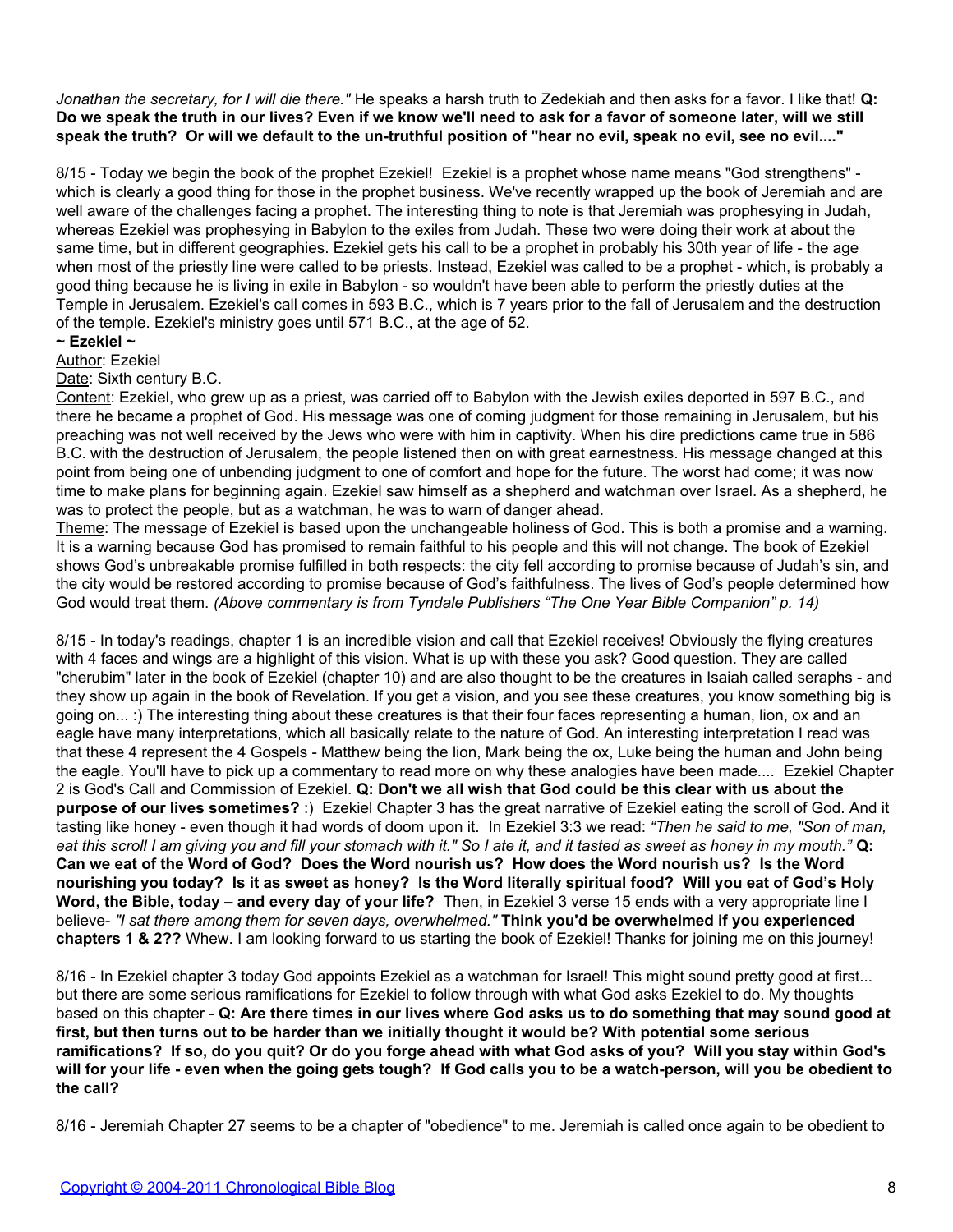preach - and to wear an ox yoke this time! And the people of Judah are called to be obedient to the Babylonian conquest. Let it happen. Be exiled. And eventually you will return. Fight this call to obedience - and you will die. I know obedience is not a very popular term in our culture today. But, I do think it is still so relevant to our relationship with God. In what area of your life is God calling you to be obedient? Will you be obedient?

8/16 - In our Jeremiah readings today we get two different declarations of how long the exile to Babylon will last - 2 years versus 70 years! Just a slight difference... Of course we simply need to look at which of the declarations are coming from a false prophet (Hananiah, 2 yrs) versus a true prophet of God's (Jeremiah, 70 yrs). Biblical scholars debate the exact dates of when this 70 years of captivity in Babylon took place: 1) 605 to 538 B.C. would cover the first deportation until the arrival of the first exiles back in Jerusalem. 2) 586 to 516 B.C. would cover the time between the destruction of the temple and its rebuilding. 3) Some believe the number 70 was an approximate number meant to signify a lifetime.

8/16 - Jeremiah chapter 28 has a good lesson for us in the false prophet Hananiah. I think we need to be careful when we use words like, "God says", or "this is God's will", or "I know God will do x, y, and z." Hananiah was using words like this... and he may have really thought this to be true... but he was wrong big-time. And paid a big price. I'm thinking in our lives it might be better to say, "God-willing, this hopefully will happen..." or "I believe God is leading me this way. I pray I'm right" and then be prepared to adjust if we realize it wasn't quite the right way. I'm sure most of us are seeking God's will for our lives. **Q: We maybe should be cautious on making declarative statements on precisely what God's will is for our lives?** Let us instead simply try to follow God's lead in our life each and every day and trust that his lead will take us where he wants us to go.

8/16-17 - Ezekiel chapters 4 and 5 get into God's signs of the coming siege and judgment of Jerusalem and Israel. The thing that went through my mind when reading all of this was the 3rd commandment from Exodus chapter 20, verses 4-6: *"You shall not make for yourself an idol in the form of anything in heaven above or on the earth beneath or in the waters below. You shall not bow down to them or worship them; for I, the LORD your God, am a jealous God, punishing the children for the sin of the fathers to the third and fourth generation of those who hate me, but showing love to a thousand {generations} of those who love me and keep my commandments."* The term in these verses "jealous God" did come to my mind when reading Ezekiel 4 and 5. And not in a bad way. But, just in the way it was. God commanded no idols. Israel/Jerusalem created idols and did not repent after repeated warnings. God was "jealous" of all of this, and the siege and judgment came. Ezekiel chapter 6 continues along the lines of chapters 4 & 5 - with judgment against the very land of Israel because of the pagan shrines. Verses 8 & 9 stood out to me in this chapter: *""But I will let a few of my people escape destruction, and they will be scattered among the nations of the world. Then when they are exiled among the nations, they will remember me. They will recognize how grieved I am by their unfaithful hearts and lustful eyes that long for other gods. Then at last they will hate themselves for all their wickedness."* Here we see that God will preserve the Davidic line - and that the Israelites will eventually repent, and the nation will eventually be restored (as we know in hindsight now). Verse 10 in this chapter also seems to sum up a lot of what's going on in God's mind in today's readings in Ezekiel: *"They will know that I alone am the LORD and that I was serious when I predicted that all this would happen to them."* **Q: Do we know that God is alone the Lord in our lives today? Do we trust his Word and his predictions without a doubt?**

8/17 - Ezekiel chapter 7 has a line that repeats twice in verses 4 & 27: *"Then you/they will know that I am the LORD!"* We are seeing here that God is not happy with Israel in large part because they do not realize that he is the Lord. They have sold out to other gods and idols and sin and don't really think God will do much about it. Well, God opens this chapter with strong words in verse 1: *"The end is here!"* God's patience has run out. But, keep in mind that God kept trying to get the Israelites to repent over and over and over again. They wouldn't. **Q: Do we sometimes test God's patience? If so, will we repent in the areas of our life where we test God's patience?**

8/17 - Ezekiel chapter 8 reminds me of a lawyer making a case in court! And God absolutely puts forth a strong case for why the end arrived for Jerusalem in the 5th/6th century B.C. It is so sad to see these sins take place in and around the Temple. In chapter 9 we see six angels of God appear from the north gates - where one of the major idols was located. In this vision, these 6 angels are carrying out God's judgment on Israel. Verse 7 gives us a hint that God is preparing to leave the Temple completely: *""Defile the Temple!" the LORD commanded."* We'll pick this up in tomorrow's readings...

8/18 - Ezekiel's vision of the Lord in Jerusalem continues today in chapters 10 and 11 as the glory of the Lord first leaves the Temple and then leaves Jerusalem completely! This is a big deal as the glory of the Lord had pretty much been in the Temple since it's construction. We are also visited by the cherubim again in these chapters. Chapter 11 verses 19 & 20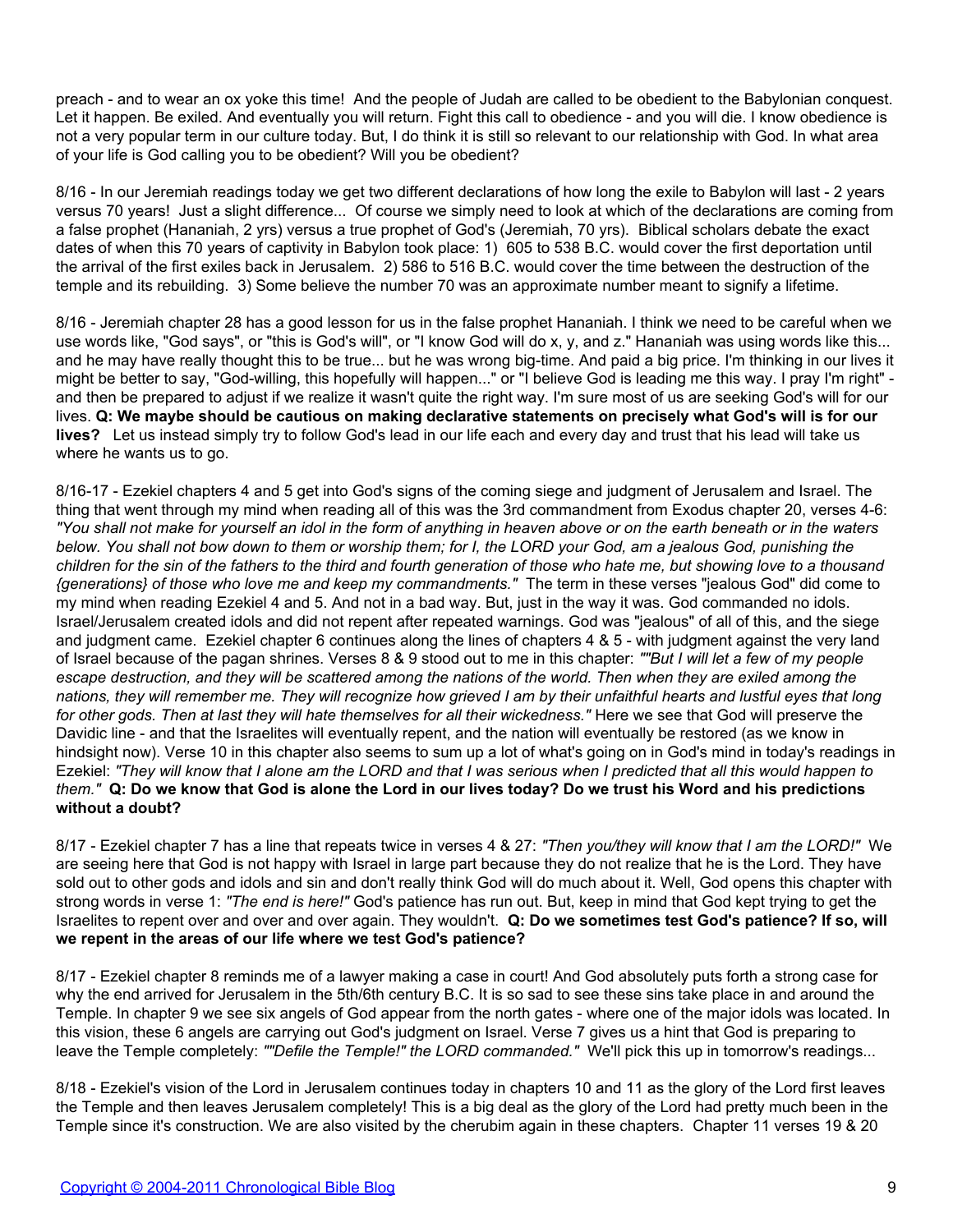stood out to me today, with a message for the exiles in Babylon - *"I will give them singleness of heart and put a new spirit within them. I will take away their hearts of stone and give them tender hearts instead, so they will obey my laws and regulations. Then they will truly be my people, and I will be their God."* **How are our hearts today? Are they tender? Single in their focus on God? Do we have a new Spirit within us?**

8/18 - Ezekiel chapter 12 today reminds me that sometimes in my own life I believe God sends some signs and warnings and I, like the Israelites in exile in Babylon, can be a rebel. I ignore the signs and warnings or think - oh, that won't come to pass for a long time... **Q: Do you suppose this is wise? Is there a sign or a warning God may be sending your way in your life currently? Will you listen and obey? Will you pay attention to God's warning signs in your life?**

8/18 - I love the story of Ezekiel packing up his pack in broad daylight and leaving through a hole in his house during the evening in chapter 12 today! In verse 7 we read - *"So I did as I was told. In broad daylight I brought my pack outside, filled with the things I might carry into exile. Then in the evening while the people looked on, I dug through the wall with my hands and went out into the darkness with my pack on my shoulder."* It is interesting that in chapter 12 God says three times: *"Then you/they will know that I am the LORD!"* **Q: Why do you think he repeats this three times in this chapter? Should this be a statement we should consider in our own lives? Who is the Lord of your life yourself or God? Do you know that God is the Lord? Is God consistently in the very center of your life?**

8/18 - Ezekiel chapter 13 verse 2 stood out to me today: *"Son of man, speak against the false prophets of Israel who are inventing their own prophecies. Tell them to listen to the word of the LORD."* **Q: Do we see this in our world today? People inventing their own prophecies? Inventing their own religions? Picking and choosing what philosophies they like the best? Do we do this? Should we be listening instead to the Word of the Lord? Are you actively involved in a church where the Word is clearly taught and Jesus is clearly the cornerstone?**

8/19 - Ezekiel 14 verse 3 I believe can definitely speak to us today: *"Son of man, these leaders have set up idols in their hearts. They have embraced things that lead them into sin."* This is scary to think about... **Q: Have we set up idols in our hearts? Have we embraced things that lead us into sin? Think this is a good idea... ? Can we turn these idols in our hearts over to the Lord? It is my hunch that an idol set up in our hearts is one of the toughest things to get rid of. We need Jesus in our lives to free us idols. Will you let Jesus remove any idol that is in your heart this very day?** Please don't let that idol hang around in your heart any longer...

8/19 - I am fascinated by God's words in Ezekiel chapter 14 verses 13 & 14 today: "*Son of man, suppose the people of a country were to sin against me, and I lifted my fist to crush them, cutting off their food supply and sending a famine to destroy both people and animals. Even if Noah, Daniel, and Job were there, their righteousness would save no one but themselves, says the Sovereign Lord."* The first thing these verses tell us is that God's judgment upon Jerusalem at this time was certain. Even the righteousness of Noah, Daniel, and Job couldn't change that - only these 3 men would have been saved. However, this got me thinking. Is it possible that sometimes today we try to build up our own righteousness to ensure our own salvation and basically do nothing to try to build up others righteousness and help them toward their salvation? Meaning, do we sometimes retreat into a "Christian bubble" and ignore the rest of "the world." Leave them to their own devices. It just made me think when reading about Noah, Daniel, and Job that my hunch is that these 3 would not just chill out and relax in the glory and certitude of their own righteousness. My hunch is that they would get out there on the streets and try to save others. **Q: So, what about you and me? Are we just cocooning in our own righteousness and salvation, or are we taking salvation to the streets? Are we retreating from the battle for others' salvation or are we engaged in it? What say you?**

8/19 - Ezekiel chapter 15 is an interesting one for me today, where God basically calls Jerusalem a useless grape vine. In reading this I am also reminded that Jesus in John 15 uses the grape vine analogy again saying *"I am the vine and you are the branches."* This tells me that Jesus redeems even useless grape vines! :) **Q: However, using this Ezekiel analogy, are we growing in our lives like trees or like vines? How thick are your roots? How solid is your core?**

8/19 - Ezekiel chapter 16 is a fascinating and sad look at the city of Jerusalem. This is the first time I have really spent a little bit of time with this chapter. The question I find for myself in reading this chapter is this: **Q: has God blessed us similarly in some ways that he blessed Jerusalem? Have we, perhaps, in some ways used the blessings that God has given us in improper ways?** Verse 6 in this chapter stood out to me: *"But I came by and saw you there, helplessly kicking about in your own blood. As you lay there, I said, `Live!'"* Bible commentaries suggest that this one word - **Live!** is God's basic desire for all humans. How powerful is that realization? How very beautiful... Live! Let us Live!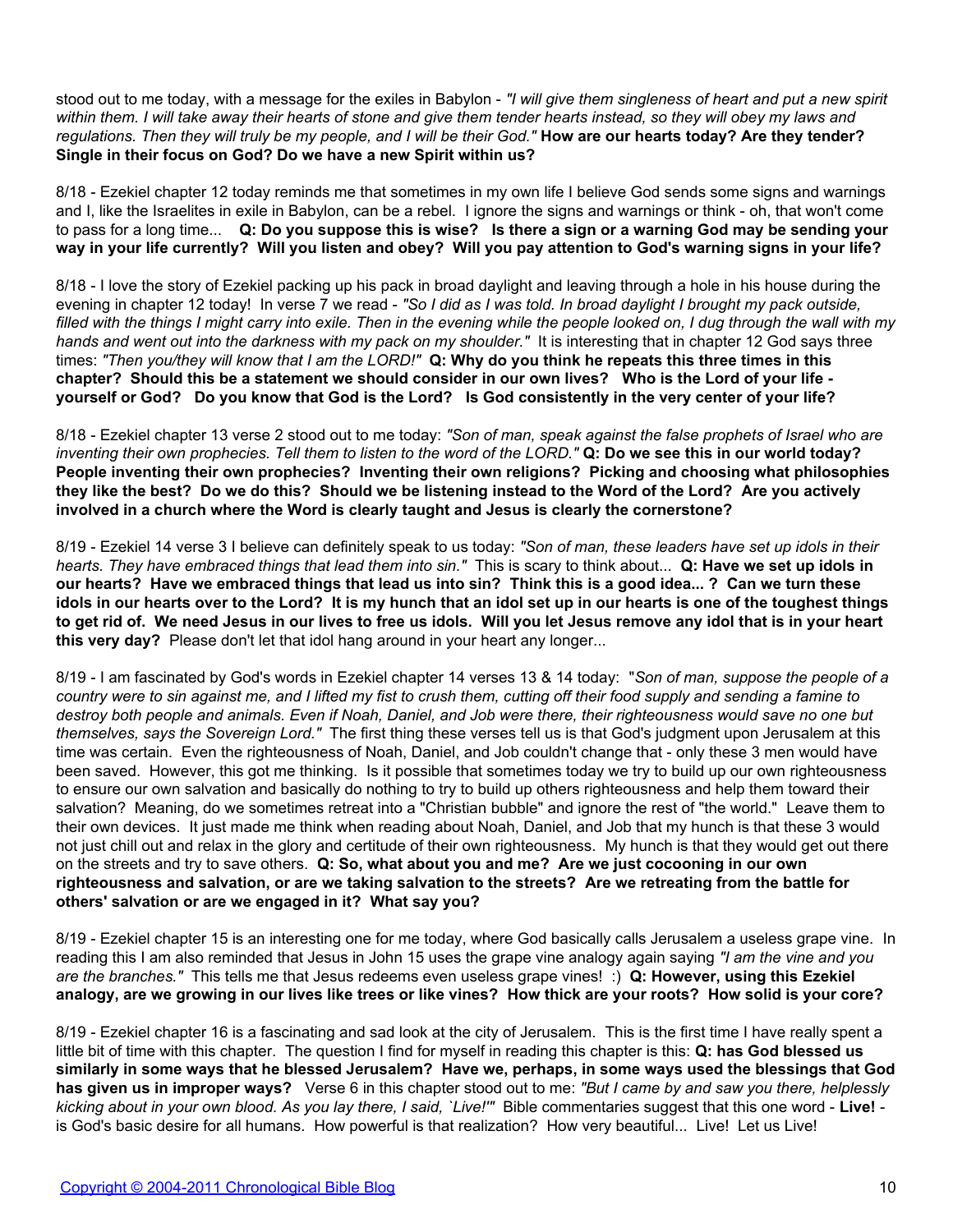8/19 - Ezekiel chapter 16 compares the sins of Jerusalem to those of Sodom! These are bold comparisons, as you know the story of Sodom and the wipeout there. The Israelites were in relationship with God - they should have known better hence the Sodom comparison. Verse 49 stood out to me in this chapter *"Sodom's sins were pride, laziness, and gluttony,* while the poor and needy suffered outside her door." The interesting thing to note is that Sodom's social injustice sins are highlighted here - rather that their sexual sins. Sodom was not taking care of the poor. And nor was Jerusalem at this time of the 6th century B.C. **Q: What about in our world today? Are there poor and needy suffering outside our door today? Are we not taking care of them because of our pride, laziness, or gluttony? Where is our "door"? Who is our neighbor? What will you do?**

8/20 - Ezekiel chapter 17 is a great story of the two eagles! This is basically a story of the city of Jerusalem's vacillating foreign policy between Babylon and Egypt. The first eagle is King Nebuchadnezzar of Babylon and the treaty Jerusalem makes w/ Babylon is in the story. Then, the second eagle represents a pharaoh from Egypt, whom Jerusalem makes another treaty with subsequently, which goes against Babylon. The bad part of this is that the Babylon treaty was sworn to by the king of Jerusalem/Judah in the Lord's name - then broken. This is a very bad idea to swear something in the Lord's name and then not uphold it... The close of this chapter is phenomenal when it takes a Messianic turn, foreshadowing Jesus in verses 22 and 23: *"And the Sovereign LORD says: I will take a tender shoot from the top of a tall cedar, and I will plant it on the top of Israel's highest mountain. It will become a noble cedar, sending forth its branches and producing seed. Birds of every sort will nest in it, finding shelter beneath its branches."* **Q: Do these verses sound like Jesus to you?**

8/20 - Ezekiel chapter 18 is a powerful chapter! What we are seeing in this chapter is the Old Covenant - which I do believe was compassionate & "fair", but different from the New Covenant, which I believe is compassionate & graceful (which may not necessarily be "fair" - but which is good news - Gospel - for us sinners!). Verse 30 is a good look at the Old Covenant: *"Therefore, I will judge each of you, O people of Israel, according to your actions, says the Sovereign LORD. Turn from your sins! Don't let them destroy you!"* Verse 4 of course stands out too with: *"And this is my rule: The person who sins will be the one who dies."* You read this at a high level and you'll get a bit nervous, no? :) Indeed this is the Old Covenant: your actions will dictate your death or your life. It's up to your actions. It's up to you. You'll get what you deserve. And this is certainly "fair." However, this changes through Jesus Christ's atonement for our sins once and for all on the cross. Under the New Covenant, through God's gift of grace, we now simply need to have faith that Jesus Christ is the Messiah, died for our sins and rose from the dead. As we've been reading in Hebrews currently - we simply need to have faith in Christ as our High Priest. God's grace and our faith becomes the key (regeneration). Not our actions on their own. This being said, after our salvation (justification) through grace and faith, God is very interested in our actions and wants us to live a life of holiness (sanctification). This is a lot of theology here... and more than I can blog on without goofing it up - actually I probably already have. :) **Q: What is your thoughts on the person who sins will be the one who dies? How does this relate to Jesus' ministry?**

8/20 - Verse 32 can be argued to be the single most important point in all of the book of Ezekiel - *"I don't want you to die, says the Sovereign LORD. Turn back and live!"* This is a powerful verse. **Q: Think this verse shows us that God is compassionate? Think this might be the single most important point in the book of Ezekiel? Think this verse can apply to our lives today? Are their areas of sin in your life which God is calling you to turn back from? Calling you to turn toward true Life? And to be free from the slavery of sin? Will you turn back? Will you repent?**

8/20 - Ezekiel Chapter 19 is a funeral song and allegory about the land of Judah and Jerusalem. Jerusalem is the lioness and the lions are two of her sons, two kings - one who ended up trapped and deceived by Egypt and the other by Babylon. The last sentence of verse 14 is a sad one... *"This is a funeral song, and it is now time for the funeral."* As we know, it is now time for the funeral for Jerusalem in Ezekiel's time. However, of course, there is the redemption to come and the continuation of the house of David. The promise to Abraham won't die here! There is another Lion of Judah yet to come...

8/21 - Ezekiel chapter 20 verse 12 stands out to me today: *"And I gave them my Sabbath days of rest as a sign between them and me. It was to remind them that I, the LORD, had set them apart to be holy, making them my special people."* I like learning this - the Sabbath days of rest were given as a sign between God and his people. **Q: How are you doing on taking a day of rest each week? Would taking a day of rest each week - a Sabbath day - benefit your relationship with God? And with others? Would it benefit perhaps the other 6 days of your week?**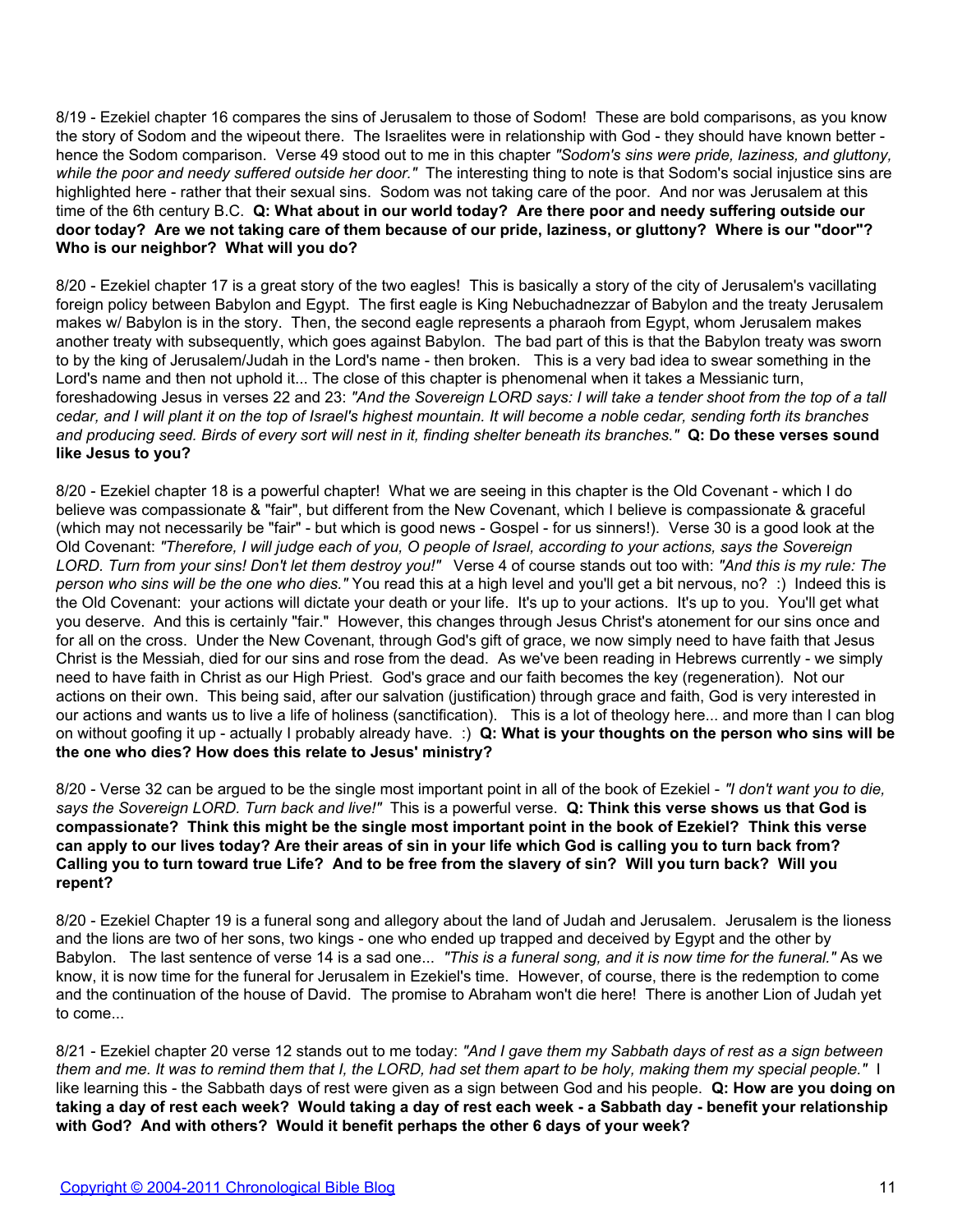8/21 - After verse 12 above, we read this from God in verse 13: "*"But the people of Israel rebelled against me, and they refused to obey my laws there in the wilderness. They wouldn't obey my instructions even though obedience would have given them life. And they also violated my Sabbath days. So I threatened to pour out my fury on them, and I made plans to utterly consume them in the desert."* The thing that stood out to me in this verse was "they also violated my Sabbath days." I don't get too caught up on which day of the week we take a Sabbath - as some may work weekends and have Mondays off, for example. **Q: Whatever the day is for you - do you have 1 day a week that you consider a Sabbath? Why might this be a smart thing to do? A healthy thing to do? A faithful thing to do?**

8/21 - In Ezekiel 20:40 we read: *"There I will require your offerings and your choice gifts, along with all your holy sacrifices."* **Q: What are your offerings, choice gifts and holy sacrifices to the Lord? Your life, your thoughts, your finances? Do you give a percentage of your income to your local church, ministries, and nonprofits? Would this perhaps be a "holy sacrifice" if you did so? Would this be a bold act of faith?**

8/21 - In Ezekiel chapter 21 today we read about the Lord's sword of judgment! Which, in this case is Babylon and King Nebuchadnezzar. I did not realize until today that there is actually a "sword song" in the Bible - a song that warriors may have sung and even danced to before going out to battle. Unfortunately, this sword song in verses 9 through 11 was being sung for Jerusalem because of her many sins... *"A sword, a sword is being sharpened and polished. It is sharpened for terrible slaughter and polished to flash like lightning! Now will you laugh? Those far stronger than you have fallen beneath its power! Yes, the sword is now being sharpened and polished; it is being prepared for the executioner."* Okay, so Ezekiel Chapters 21 & 22 are the types of chapters where you might you think about stereotypes of the Old Testament - a "grouchy/mean" God perhaps one might say about these two chapters... However! - context of course is key to keep in mind. We must also know the book of Jeremiah or Ezekiel prior to these chapters. God has been slow to anger, compassionate, asking - no, begging - people to repent. And they have not. And things just keep getting worse and worse and worse. Check out chapter 22 verses 1 through 16 for how bad the sins of Jerusalem have gotten... *All of this reminds me that the consequences for sin are very real. Let us never forget the truth of Romans 6:23 - "For the wages of sin is death, but the gift of God is eternal life in Christ Jesus our Lord."* And, once again, in verse 30 of chapter 22 we see God's compassion and God seeking an opportunity to stop the coming judgment: *"I looked for someone who might rebuild the wall of righteousness that guards the land. I searched for someone to stand in the gap in the wall so I wouldn't have to destroy the land, but I found no one."* No one was found... **Q: This verse makes me think about this - sometimes I think we tell ourselves, "What difference does it make? What difference does it make if I'm good or bad? What difference does it make if I serve and love others in need?" Check out verse 30 above again. Think one person could have made a difference then? What about now? Will you make a difference today? Will you stand in the gap?**

8/22 - Ezekiel chapter 23 is interesting in its use of prostitution and lust as the metaphors for Israel's political alliances with neighboring lands. My thoughts here are that we live in a "sexualized" world in so many ways today - and perhaps things weren't so different back then. Sex is obviously something that was created as a good by God - but can so quickly and easily be twisted into something that is not good. Sex is good in the right context of marriage. Detrimental in the wrong. It seems to me that lust and the selling of sex was as prevalent back in Ezekiel's today as it is in ours. To which we may need to remember well Paul's words in 1 Corinthians 6:18 - *"Flee from sexual immorality. All other sins a man commits are outside his body, but he who sins sexually sins against his own body."* And of course James 4:7 - *"Resist the devil, and he will flee from you."* **Q: Is there an area of our lives related to sex that you must flee from? Will you flee?**

8/23 - An important note from our readings in Ezekiel chapter 24 today is that Ezekiel's wife dies on the exact same day the Temple is Jerusalem was burned! August 14, 586 B.C. As I read these verses about Ezekiel's wife and the Temple I am reminded of a verse in the book of Job - 13:15- *"Though he slay me, yet will I hope in him."* Though Ezekiel's wife dies and though the Temple burned, the Lord still instructs Judah in verse 23: *"You will not mourn or weep".* The Job situation is of course different in that Job was righteous and Judah was not at this time. And there is not clear hope for Judah at this time - though there ultimately is redemption for Jerusalem. However, again, look at Job's faith in the midst of all he was going through: *"yet I will hope in him."* **Q: When times are bad - or times are good - do you hope in Him? No matter what, will you hope in Him?**

8/23 - Jeremiah chapter 34 is interesting with the freedom for the slaves - and then the reversal of that decision. **Q: Could this story remind us of our lives at times? Do we sometimes promise God that we'll do something he wants us to do? Maybe even start to do it? And then change our minds? Why are we not consistent with what we tell God we**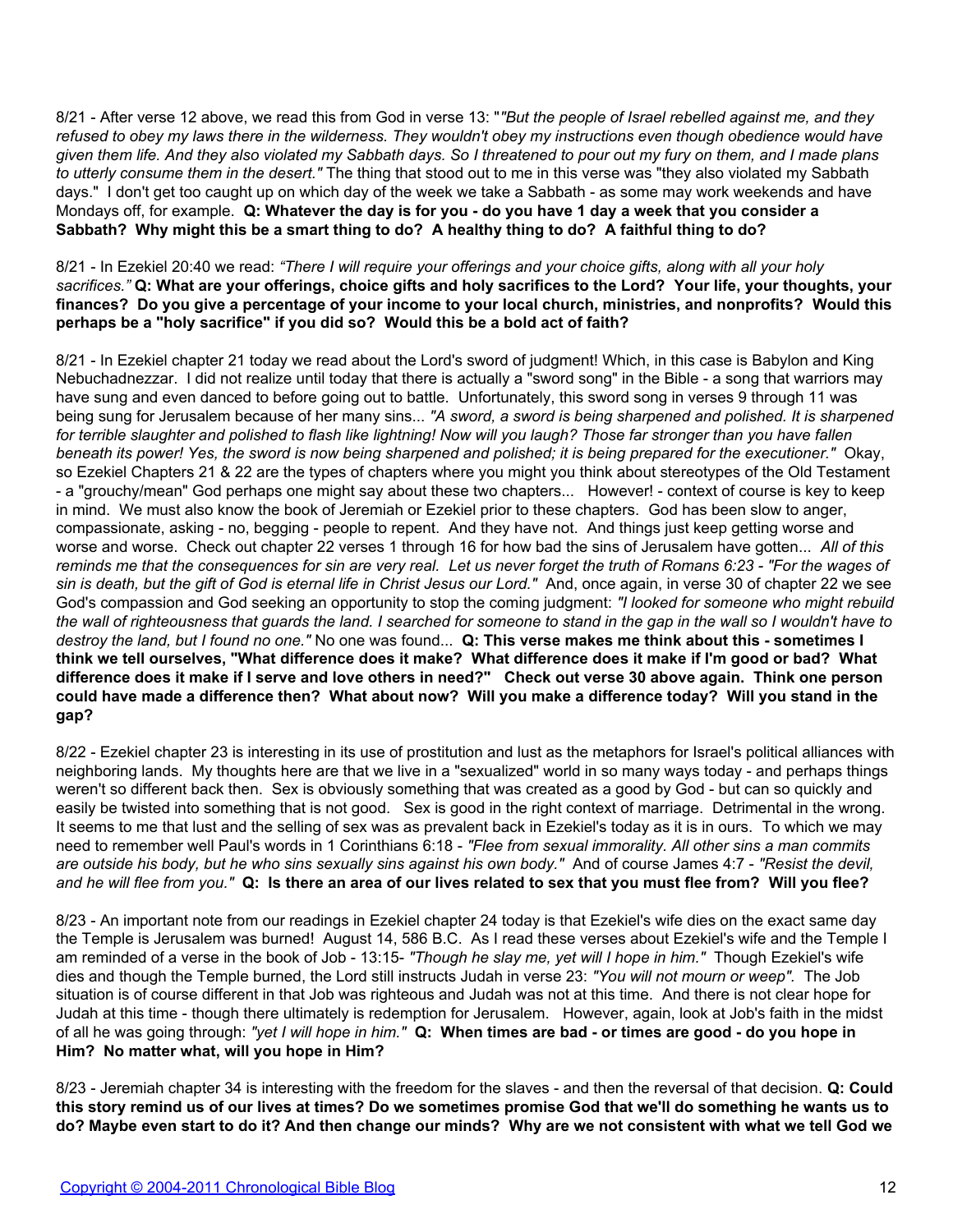#### **will do?** Let us pray for consistency in our spiritual walk!

8/24 - Jeremiah Chapter 32 is intriguing. God asks Jeremiah to buy land - even though all of the land of Jerusalem will soon fall under captivity. Jeremiah is - once again - obedient. God goes on in this chapter to indeed confirm that Jerusalem will fall - but that God will eventually restore the Israelites back to Jerusalem and buying and selling of land will occur again. Interesting chapter. The call to Jeremiah to buy land was to set the stage for reminding the Israelites that they will soon lose this ability, but it will come back to them again eventually. I like this example. **Q: What about you in your life today - is there anything God is asking you to be obedient in? Even if you perhaps won't see an "immediate" return on your investment of your obedience, will you obey God? Is the eternal return on your investment of obedience worth it?**

8/24 - Today in our readings we get the famous Jeremiah 33:3 verse: *"'Call to me and I will answer you and tell you great and unsearchable things you do not know.'"* (NIV) Verses 15 & 16 are powerful Messianic verses, harkening back to Jeremiah 23:6 (The Lord Our Righteousness): *"In those days and at that time I will make a righteous Branch sprout from David's line; he will do what is just and right in the land. In those days Judah will be saved and Jerusalem will live in safety. This is the name by which it will be called: The Lord Our Righteousness."* Verse 22 is a great verse echoing the covenant promises to Abraham: *"I will make the descendants of David my servant and the Levites who minister before me as countless as the stars of the sky and as measureless as the sand on the seashore."* Verse 18 threw me for a loop initially, trying to figure out how this could still be - "nor will the priests, who are Levites, ever fail to have a man to stand *before me continually to offer burnt offerings, to burn grain offerings and to present sacrifices.'"* I wondered - where are the Levites today? Fortunately, I read a commentary that set me straight - Jesus is fulfilling this ministry for us today! Jesus is our Levitical priest standing before God continually. **Q: Beautiful, eh? Do you consider Jesus to be your High Priest?**

8/25 - Ezekiel Chapter 27 indicates that Tyre was certainly good at business and trading! However chapter 28 tells us that there was also a lot of pride associated with these business skills & wealth. Verse 5 tells us: *"Yes, your wisdom has made you very rich, and your riches have made you very proud."* This verse definitely stands out to me. **Q: How often in our lives does something in our lives make us proud? Verse 2 in this chapter says this:** *"In your great pride you claim, `I am a god!"* **If we get prideful enough, might we even consider ourselves a god?? Do you hear others in our culture today telling us that we are gods? Good idea or bad idea here....?**

8/26 - We reach the end of the book of Jeremiah today! This has been a fascinating book for me to read this year! I definitely learned a lot more about prophets, the fall of Jerusalem and Babylon. I hope this has been a good learning experience for you as well? Jeremiah chapter 51 closed out Jeremiah's prophecies, ending with his prophecies against Babylon. And actually, we're getting a good set up for Lamentations in Chapter 52 of Jeremiah today. I think as you read the end of chapter 51, you might think - okay, this should be the end of this book, correct, as verse 64 in chapter 51 tells us - *"This is the end of Jeremiah's messages."* But... chapter 52 is in here to remind readers of the fall of Jerusalem, and to segue way into the book of Lamentations. Chapter 52 is sad to read - particularly when you think back to all of the work of the Israelites in Solomon's day in creating the temple. Also I think back to the work of others earlier in the Old Testament who built up the walls of Jerusalem. All of this destroyed and burned. I read somewhere that it's speculated that the Ark of the Covenant was probably destroyed during this time period, in the fire at the Temple. It is so sad to think about this day in Jerusalem's history... At the very end of chapter 52 we see a few verses giving hope for Israel's line to continue. **Q: So, how has been reading the book of the prophet Jeremiah been for you this year? What have you learned from this book? How can you apply these learnings to your life today?** Whenever we reach the end of any book in the Bible, I like to take a few moments to sit back and think about what God taught me through each particular book. I hope you can find this time to do the same whenever you reach the end of reading or studying a book in the Bible.

8/26 - Today we begin the book of Lamentations! Lamentations is a short 5 chapter book. It's essentially a post-script to the book of Jeremiah, and was likely written by the prophet Jeremiah. It is a book that surveys and laments Jerusalem and the Temple after the destruction of both by the Babylonians in about 586 B.C.

#### **~ Lamentations ~**

#### Author: Jeremiah

Date: Sixth century B.C.

Content: The book of Lamentations is a funeral song, written for the fallen city of Jerusalem. It was composed by Jeremiah, who was an eye-witness of all he describes in such vivid detail. He shows the destruction in all its horror so that it could never again be asked, "Why did no one ever tell us the awful price we would have to pay for disobeying God?"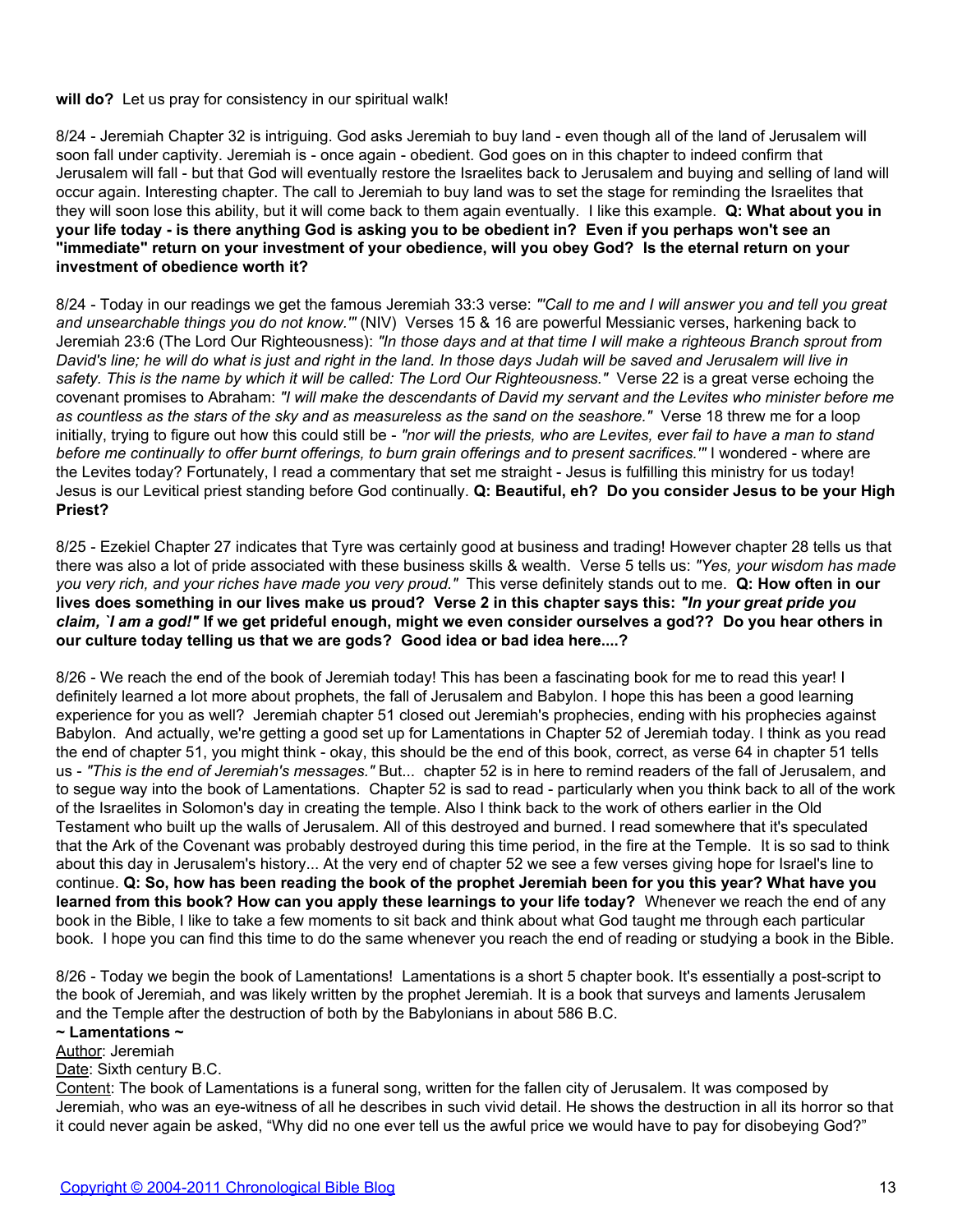There is very little of comfort, but Jeremiah's prayer in chapter 5 does look beyond the desolate ashes of the once glorious Jerusalem to God whose throne endures forever. Only there can Jeremiah find any solace. Theme: Lamentations is a declaration of the wrath of God. It portrays the bitter truth that God had promised judgment upon sin, and Judah had been foolish enough to put God to the test. Bad as that was, the deeper tragedy was that it did not have to be. God's faithfulness is great, being renewed every morning, and his compassion never fails. Had Judah only obeyed, it all could have been avoided. The warning and the promise found in this book should be emblazoned in the skies for all to see. *(Above commentary is from Tyndale Publishers "The One Year Bible Companion" pp. 13-14)*

8/26 - Lamentations chapter 1 verse 1 sets the tone & stage for this book - *"Jerusalem's streets, once bustling with people, are now silent. Like a widow broken with grief, she sits alone in her mourning. Once the queen of nations, she is now a slave."* Why is this so? Well, we just read the book of the prophet Jeremiah, so we know why... One thing to keep in mind when reading Lamentations - it provides a glimpse at the devastating affects of unchecked & unrepentant sin. **Q: Per this verse above, do you think our sin change our position in life from being a "queen" to a "slave"?**

8/26 - I think it is important to realize that God did provide so much grace and compassion toward Jerusalem and Judah in the book of Jeremiah before everything got to the devastating point that it is in the book of Lamentations. God sent the prophet Jeremiah to warn Judah over and over and over again.... However, there was no repentance of sin and things got worse and worse - until it got to the point that God had no choice but to discipline Judah through Babylon's taking Judah captive. We do need to know that unrepentant, unsorrowful, unchecked sin in our lives can lead to horrifically sorrowful things happening in our lives. And perhaps, by us hitting a rock bottom, like Jerusalem clearly is here in Lamentations, there will be an opportunity for discipline and ultimate redemption...

8/26 - Today in Lamentations 1:14 we read: *"My sins have been bound into a yoke; by his hands they were woven together. They have come upon my neck and the Lord has sapped my strength. He has handed me over to those I cannot withstand."* **Do you believe that sin can become a "yoke" around your neck? Can sin sap your strength? Can sin hand you over to those you cannot withstand? How can you be freed from this yoke of sin?** Perhaps these words from Jesus in Matthew 11:28-30 will give us some ideas - *"Come to me, all you who are weary and burdened, and I will give you rest. Take my yoke upon you and learn from me, for I am gentle and humble in heart, and you will find rest for your souls. For my yoke is easy and my burden is light."* **Q: If there is a yoke of sin around your neck, will you allow Jesus to remove that yoke? Will you exchange the yoke of sin for the yoke of rest that Christ offers you today?**

8/27 - Perhaps Lamentations chapter 2, verses 18 & 19, give us a hint at what we should do if we realize we've hit a rock bottom place in our lives due to unchecked sin - *"Cry aloud before the Lord, O walls of Jerusalem! Let your tears flow like a river. Give yourselves no rest from weeping day or night. Rise during the night and cry out. Pour out your hearts like water to the Lord. Lift up your hands to him in prayer."* **Q: If you are at that place of rock bottom, or nearing it, will you cry to the Lord? Will you pour out your heart to the Lord letting him know that you need him - that you cannot do life without him? Will you pray?**

8/27 - Lamentations Chapter 3 today starts out quite sad and empty in verses 1-20. Of course, the reason for this sadness and emptiness in these opening verses is God's discipline toward the people of Jerusalem at this time. They had sinned greatly and thus this discipline had come upon them. I think the thing for us to remember in seasons like this in our lives is that it is typically only a season. This too shall pass - if we repent & learn & grow and return to the Lord. Indeed, we see the transition in chapter 21: *"Yet I still dare to hope when I remember this..."* I love this! "I still dare to hope" - even in the midst of so much sadness & emptiness. **Q: In the midst of our tough seasons in life, can we still dare to hope? Why should we still dare to hope? Will you still dare to hope?**

8/27 - Verses 22 to 66 in today's readings in Lamentations chapter 3 are just phenomenal. I could write on and on about probably each of these verses. There is so much here for us. I'd encourage you to read these verses at least twice and meditate on them and how they might apply to your life today. I'll jump through a couple of verses here that stood out to me. Verse 23 - *"Great is his faithfulness; his mercies begin afresh each day."* **Q: Do you experience God's mercies afresh each day? Do you believe that you can?** Verse 25 - *"The LORD is wonderfully good to those who wait for him and seek him."* **If you are not experiencing God now, will you wait for him? Will you seek him?**

8/27-28 - Lamentations Chapters 4 and 5 are tough chapters to read. We know why everything that we read in these chapters has come to pass from our readings in the book of Jeremiah. I guess the thing personally that jumped out at me today when reading this chapter were these thoughts: **Q: Have I personally ever experienced anything like what we**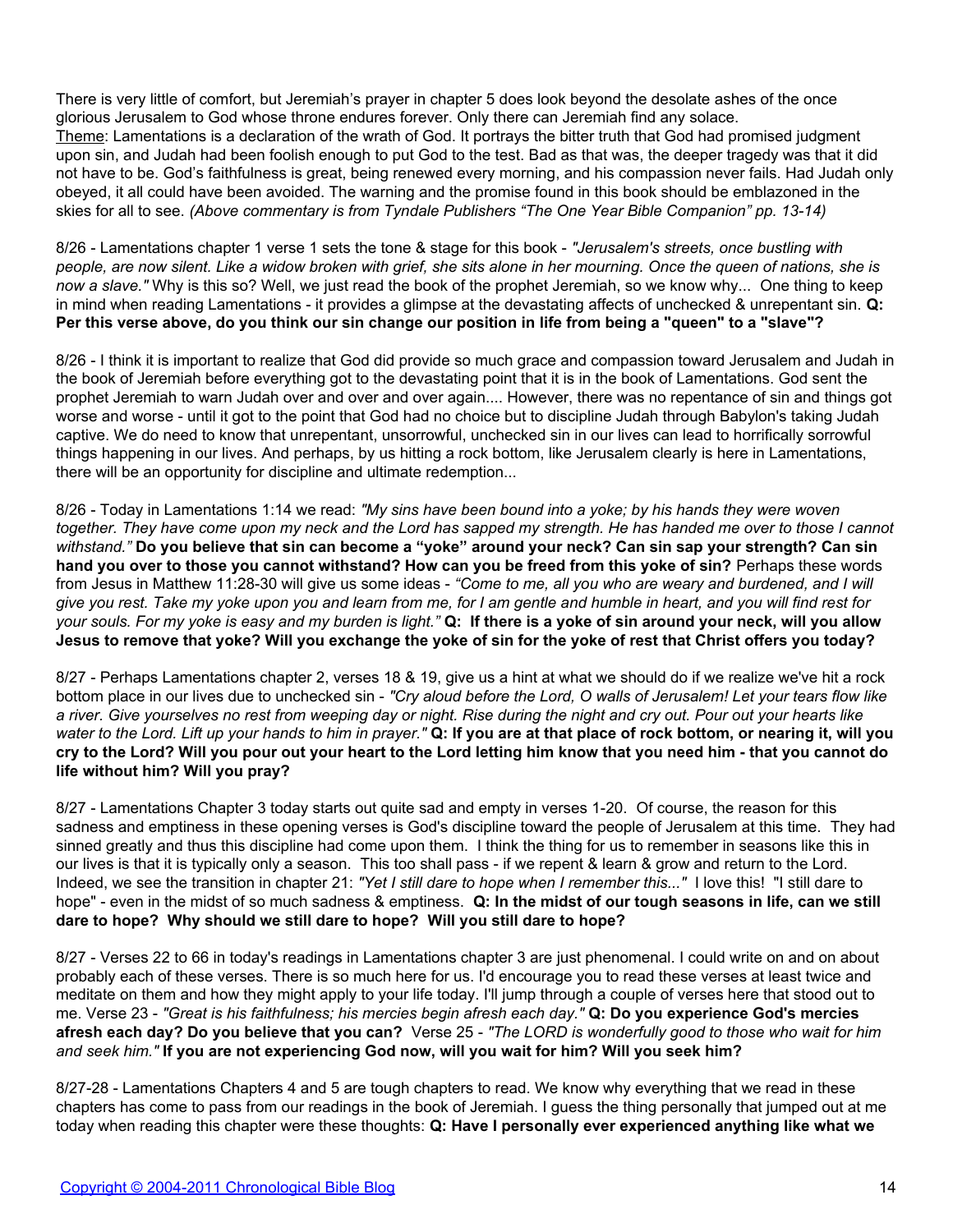**read about in this chapter?** The answer is no. The second thought or question that came to me, however, was this: **Are there people in our world today that are experiencing similar things that we read about in this chapter?** And I believe the answer is obviously yes. Not for the same "reasons" that Jerusalem was experiencing all of this of course - but the same experiences of starvation and lack of hope are indeed happening in our world today. Then.... **the question becomes - is this fair? Is this right? Should we try to do something for people in our world that are experiencing starvation, lack of hope, and worse? What will we do?** I know there are thousands of organizations that we could support to help those in need in our world. One that I have personal experience with is [World Vision.](http://www.worldvision.org/) If you have an extra dollar a day, you can sponsor a child and radically change that child's life - forever. Or, even if you have an extra dollar a month, World Vision can do incredible things with that dollar. **Which international relief organization do you invest in?**

8/28 - Today we start and finish the book of Obadiah - the shortest book in the Old Testament! Obadiah was a prophet from Judah, who prophesied against Edom, Israel's neighbor to the southeast of Jerusalem & the Salt Sea. Edom was a descendent of Esau - and Israel a descendent of Jacob. Esau & Jacob were the twin sons of Isaac and fought during their lifetimes, and the fighting of the nations of Israel & Edom continued throughout the Old Testament. A quick flashback of Jacob & Esau is here from Genesis 25:23 - *"Two nations are in your womb, and two peoples from within you will be separated; one people will be stronger than the other, and the older will serve the younger."* There is some uncertainty over when Obadiah prophesied. It was either approximately 853-841 B.C. when Edom rebelled against Judah during the reign of Jehoram - in which case Obadiah would be a contemporary of Elisha. Or, more likely, it was approx 605-586 B.C. when Babylon was attacking Jerusalem - in which case Obadiah would be a contemporary of Jeremiah.

8/28 - Verse 15 stood out to me in Obadiah today: *"As you have done to Israel, so it will be done to you."* This is a good reminder to do unto others, as we would have done unto us... Or, what goes around, comes around? :) God was upset that Edom sat around and did nothing while their neighbor Israel was attacked. They could have done something, but did nothing. **Q: In our world today are our neighbors are being attacked - or hurt - or starving - or dying of AIDS? If so, should we be doing something about it? Should we be like the Good Samaritan, caring for our neighbor? Who is your neighbor?**

8/28 - Jeremiah chapter 40 continues with Gedaliah being appointed governor of Judah by Babylon. Gedaliah seems to be a good sort, as he invites the people living in the country side to: *"Settle in any town you wish, and live off the land. Harvest the grapes and summer fruits and olives, and store them away."* (v. 10). However, things don't go well too long for Gedaliah, which is sad... Ishmael enters the scene in chapter 40 and into chapter 41, and ultimately murders Gedaliah. This definitely made me sad! Things seemed to be getting a bit peaceful in Judah, and prosperous to a degree. And then evil enters the scene once again... **Q**: **How many times have we seen this scenario play out over history?**

8/29 - The three Jeremiah chapters today are quite eventful! It is intriguing that the Israelites ask Jeremiah for a message from God - and that whatever they hear back they will do and obey. But then they don't obey! **Q: Are we like this at times... ? We promise promise promise God that we'll listen & change... but then do we? If you are going through struggles in your life today will you call out to God? Do you trust that He will answer in His own unique and perfect way and timing? And then will you trust and obey?**

8/29 - Chapter 43 reminds me that when we are disobedient to God's will that our disobedience can affect not only ourselves, but others around us too. Mind you, Egypt was not a "house of the holy" - but the Israelites disobedience is going to bring destruction to themselves and Egypt. They're carrying their disobedience and curse on to others. Jeremiah 43's verses 9 & 10 stood out: *""While the people of Judah are watching, bury large rocks between the pavement stones at the entrance of Pharaoh's palace here in Tahpanhes. I will surely bring my servant Nebuchadnezzar, king of Babylon, here to Egypt."* Interesting that God calls Nebuchadnezzar his "servant". **Q: Would God have said this about the Israelites at this time? Called them his servants?**

8/29 - Chapter 44 is a great reminder of why it's a bad idea to pursue idols in our life instead of God! Verse 7 asks *"Why are you destroying yourselves?"* I love this verse. **Why are we destroying ourselves?** We bring upon self-abuse, selfdestruction, when we pursue things that are not of God. Think about it. **Q: They may bring a quick temporary pleasure, but in the long run are they building us up or destroying us? Why are we destroying ourselves?**

8/29 - Ezekiel chapter 33 verse 32 stands out to me today when God talks about how the exiles view Ezekiel's messages: *"You are very entertaining to them, like someone who sings love songs with a beautiful voice or plays fine music on an instrument. They hear what you say, but they don't do it!"* This makes me think even of ourselves - maybe even in our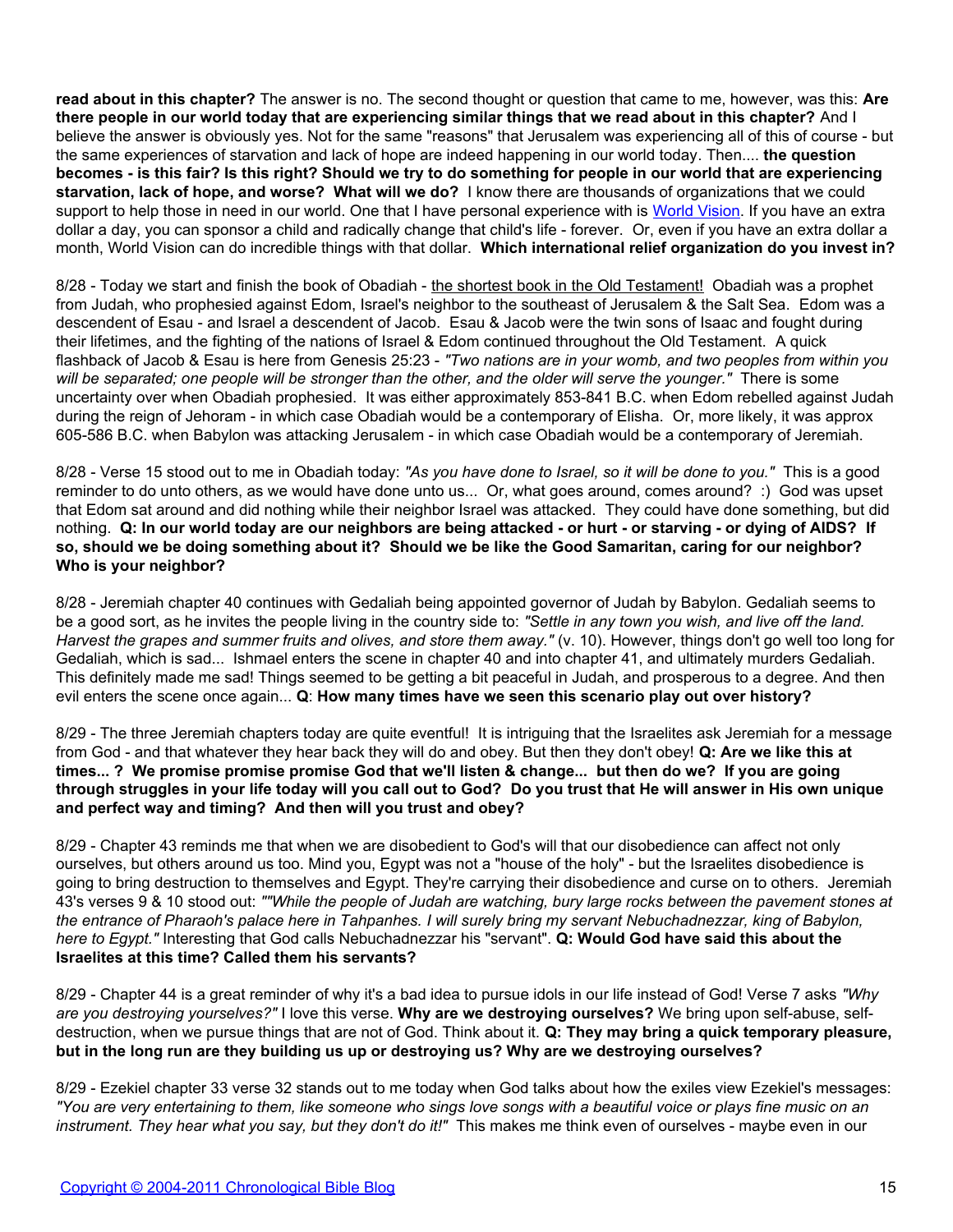### churches... **Q: Do we sometimes go to church looking for a good "performance" from the church or musicians or pastors? And maybe miss the gospel message? Do we applaud the performance? Even hear what is said? But don't do anything about it...?**

8/30 - Ezekiel chapter 34 reminds me a lot of the famous and beautiful Psalm 23 - "The Lord is my shepherd, I shall not be in want... " However, before we get to God being the Good Shepherd - and hear about the Good Shepherd to come there is some rebuking of the "shepherds" of Israel at that time, that may also have a message for us. In verses 3 & 4 we read: *"You eat the curds, clothe yourselves with the wool and slaughter the choice animals, but you do not take care of the flock. You have not strengthened the weak or healed the sick or bound up the injured." Q:* **Could this verse speak into our lives in some way? Is it possible that we eat fine food and wear fine clothes at the expense of others in need? Are we consistently strengthening the weak? Healing the sick? Binding up the injured? 1.2 billion people in the world live on less than \$1 a day. Are you doing something to care for these brothers and sisters on a consistent basis? What are you doing?**

8/30 - Ezekiel chapter 36 is an awesome chapter looking at the restoration of Israel, post-exile. I like that there are prophecies to the mountain and hills and valleys in this chapter! Great verses. Verses 8 & 9 stood out to me - *"But the mountains of Israel will produce heavy crops of fruit to prepare for my people's return--and they will be coming home again soon! See, I am concerned for you, and I will come to help you. Your ground will be tilled and your crops planted."* I like that God is concerned for the mountains and he wants them to be fruitful. If He is concerned for the mountains, think how much more He is concerned for each of our lives... **Q: Think He wants our lives to be fruitful as well? How so?** Verse 22 shows God's grace - *"I am bringing you back again but not because you deserve it. I am doing it to protect my holy name."* The first sentence shows grace in that God is bringing them back, even though they are undeserving. The second sentence you might not initially see the grace in it - but, God is protecting his holy name so that ultimately all people's in all nations will come to faith in him - and not idols, which deliver nothing and lead to the grave. If God did not bring the Israelites back and protect his name, the rest of the world would see no reason to turn from their idols. Verses 26 & 27 sound very New Testament / new covenant - *"And I will give you a new heart with new and right desires, and I will put a new spirit in you. I will take out your stony heart of sin and give you a new, obedient heart. And I will put my Spirit in you so you will obey my laws and do whatever I command."* **Q: Do you have a new heart? With new and right desires? Do you have a new Spirit in you?**

8/31 - Ezekiel chapter 37 starts with a fascinating vision! This vision of the valley of dry bones is an allusion to the exiled Israelites. As God brings life and breath into the bones, he will do the same for the exiles, and bring them back to their home land. In a sense, bring them back to life! Verse 14 sums up the purpose of this vision nicely - *"I will put my Spirit in you, and you will live and return home to your own land. Then you will know that I am the LORD."* Again, we hear the words, as we have so often in Ezekiel - *"then you will know that I am the Lord."* **Q: Today in our lives, do we know that the Lord is the Lord? How so?** Verses 15-23 are great - discussing the reunification of the two kingdoms of Israel since the time of Solomon. Israel will become one kingdom again. And verses 24 through 28 point toward the coming Messiah, Jesus. Verse 26 stands out - *"And I will make a covenant of peace with them, an everlasting covenant."* **Have you entered into this covenant of peace with God? The everlasting covenant? Have you opened the door to Jesus in your heart? Do you hear him knocking? Maybe late at night, do you hear Jesus knocking? Offering you an everlasting covenant of peace? Will you open the door of your heart?**

8/31 - Ezekiel chapter 39 continues the destruction of Gog! See yesterday's posting below for more details on who and what Gog may be. Verse 25 stands out to me in today's readings: *"So now the Sovereign LORD says: I will end the captivity of my people; I will have mercy on Israel, for I am jealous for my holy reputation!"* We see that the exile is coming near to an end. Ezekiel and Jeremiah have been two pretty heavy books with prophecies against Israel. This chapter continues to show the redemption and return of the exiles from Babylon to Israel is soon coming. It is interesting that God is jealous for his holy reputation in the verse above... **Q: are we ourselves also jealous for God's holy reputation? Should we be?**

# **Group discussions:**

- · Introductions.
- What were some of your favorite verses or passages from the readings?
- What are some questions that were generated for you based on the readings?
- What is something new you learned about God or the Bible from the readings?
- · How did God speak to you through the readings?